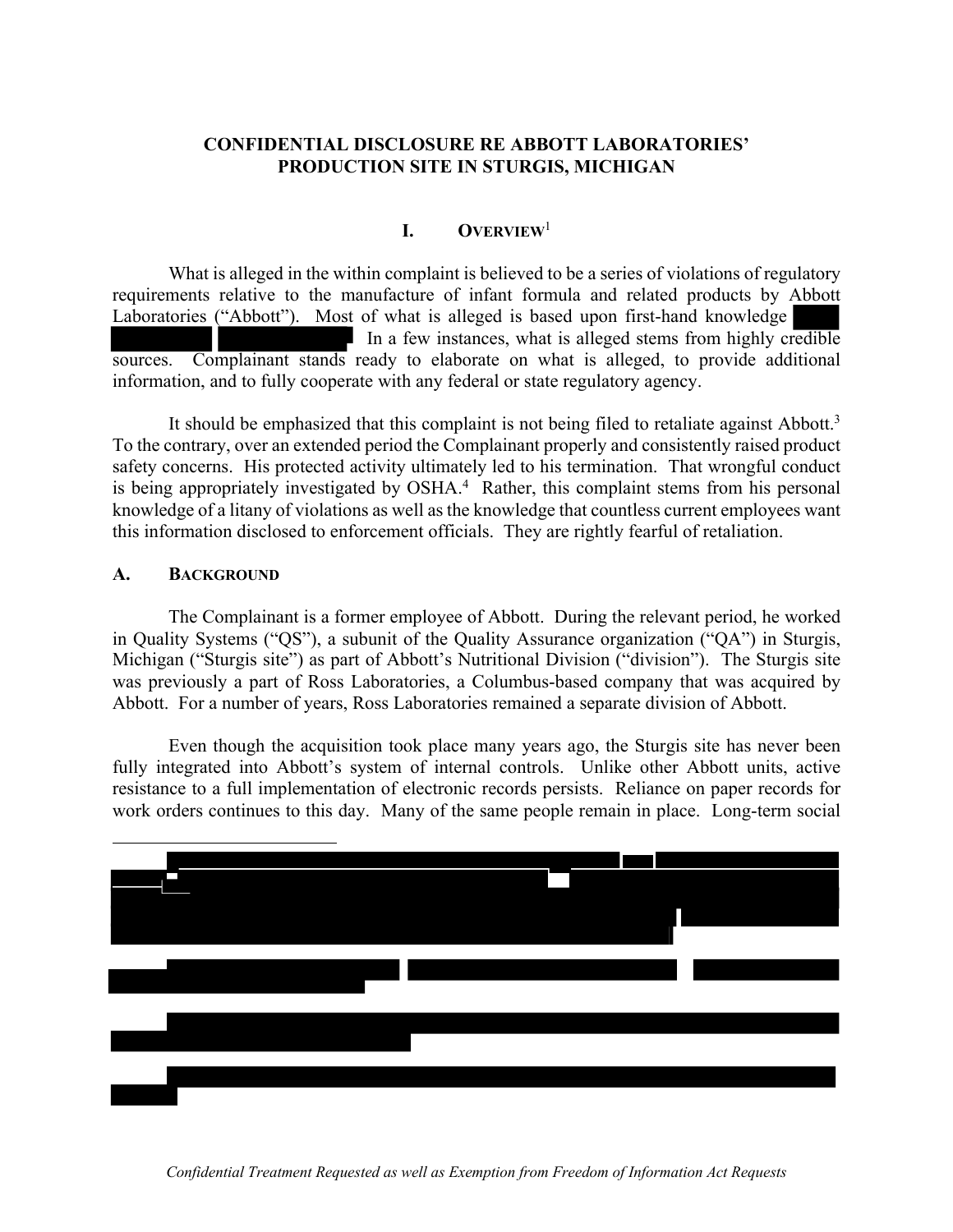friends remain in positions overseeing product safety issues associated with each other.

Against this backdrop, Complainant observed and became increasingly aware of incidents and practices that caused him to be concerned as to the Sturgis site's compliance with the Food and Drug Administration's ("FDA") regulations. As long as one was not inclined to "rock the boat," lax practices, including regulatory violations, were consistently overlooked. Others also raised concerns, some with management but more often among colleagues at the Sturgis site.<sup>5</sup> Given the overriding fear of retaliation, few were as outspoken as the Complainant.<sup>6</sup>

Ultimately, despite an admirable employment record at Abbott and elsewhere, $<sup>7</sup>$ </sup> Complainant was terminated based upon his repeated elevation of compliance concerns. That termination is being investigated by OSHA after filing a whistleblower complaint under Section 42 of the Food Safety Modernization Act ("FSMA complaint").<sup>8</sup> The timing of this complaint is prompted by the ongoing nature of the questionable practices and the fear of retaliation by current employees who have raised concerns.<sup>9</sup>

#### **B. THE NATURE OF THE VIOLATIONS**

As noted, most of what is reported is based upon Complainant's first-hand observations. In virtually all of these situations, he raised concerns as to regulatory violations with management at the Sturgis site. Most of what he reports has been corroborated through credible sources.

1. *The Falsification of Records* – On multiple occasions, and in various ways, records have been knowingly falsified. In most but not all of the situations, information of a material nature was not disclosed. This included testing seals on empty cans; signing verifications without adequate knowledge;

<sup>7</sup>Prior to joining Abbott, Complainant's record was stellar both in terms of his academic record and in terms of his employment record. During his time at Abbott, he was never given a bad evaluation. On more than one occasion, he was awarded for being the "Best in Abbott" for carrying out certain aspects of his responsibilities. It was reported that officials at the division level repeatedly complimented him. His situation changed as he became more vocal, especially in challenging the leadership of QS and QA.

8 21 U.S. Code § 399d.

<sup>9</sup>After the filing of the FSMA complaint, it is understood that officials at the corporate level seem to be more concerned about identifying employees who have raised concerns than addressing the underlying bases for the concerns. Management officials at the Sturgis site have already engaged in the harassment of individuals known to be friendly with the Complainant as well as those who were likely to provide damaging information arising out of a state investigation relative to shooting a stun gun within a facility at the Sturgis site.

<sup>&</sup>lt;sup>5</sup>Though far less frequently, officials at the division level were also made aware of Complainant's concerns relative to compliance with relevant FDA regulations.

<sup>&</sup>lt;sup>6</sup>It must be kept in mind that Abbott's Sturgis site is, in general, the highest paying and largest employer in the immediate area. The loss of one's job is apt to have significant consequences requiring relocation to secure a position with equivalent income and benefits. In an environment where whistleblowers are not protected, raising concerns could put the well-being of families at risk.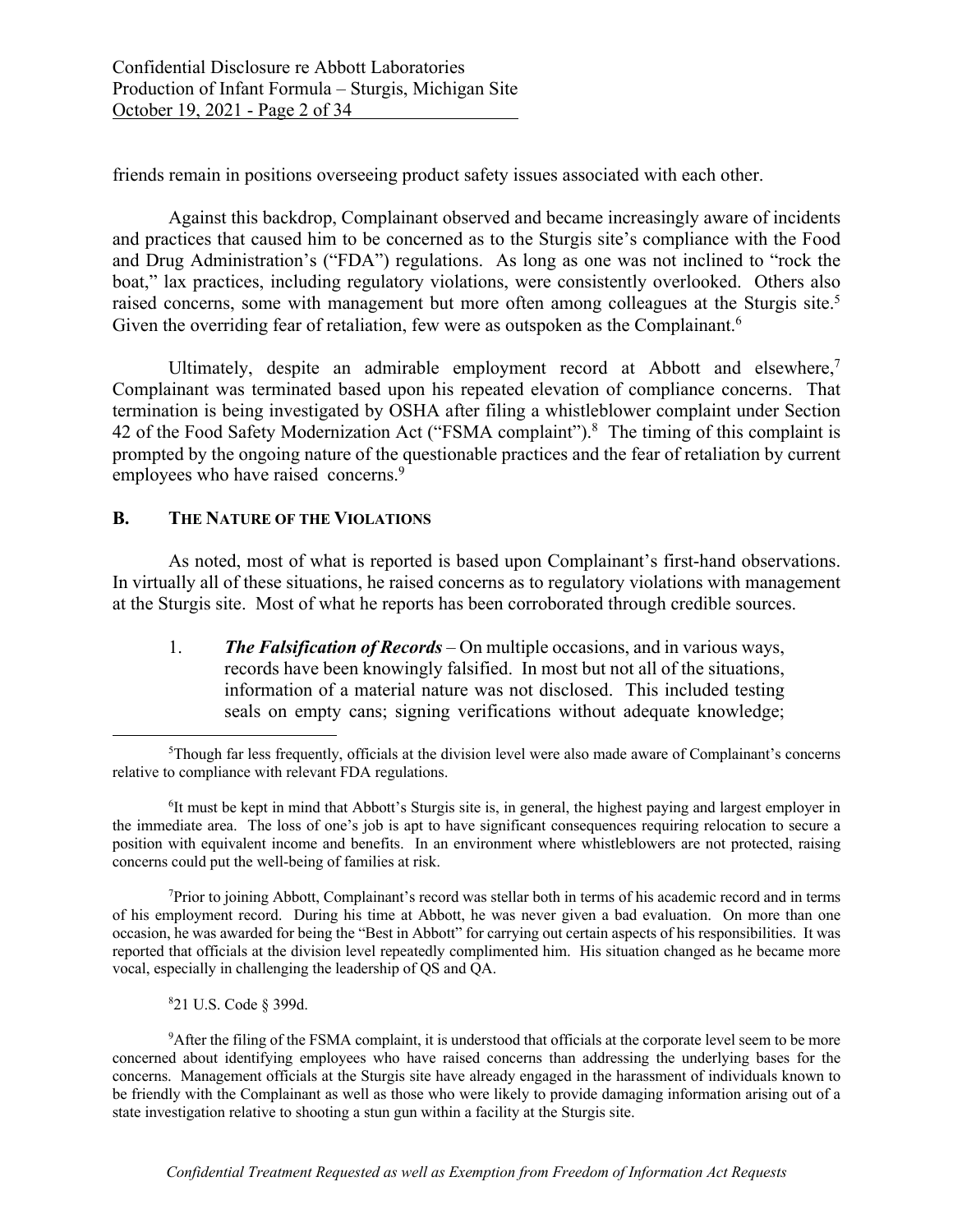understating or inaccurately describing events so as to limit or avoid oversight; issuing certifications of projection pages bereft of pertinent data; shipping packages with fill weights lower than represented on the labels; failing to maintain accurate maintenance records; and prematurely removing holds in the absence of all requisite approvals.

- 2. *Releasing Untested Infant Formula* The Sturgis site performed a time code removal after the discovery of microorganisms ("micros") in a batch of infant formula. The remaining portion of the batch outside the time code removal was released without additional testing. On another occasion product was not re-called from the market even after management became aware of a nonconformity ("NC").
- 3. *The 2019 FDA Audit* Active efforts were undertaken and even celebrated during and after the 2019 FDA audit to keep the auditors from learning of certain events believed to be associated with the discovery of micros in infant formula at the Sturgis site.
- 4. *Clean-in-Place Staffing and Practices* The Sturgis site has continued to permit lax practices associated with clean-in-place ("CIP") procedures. The Sturgis site failed and continues to fail to have staff in place with sufficient training and experience to review CIP charts. Nor are CIP charts regularly reviewed prior to the release of a batch. CIP checklists do not require signatures of those performing the tasks and are not otherwise subject to audit by QS staff.
- 5. *Failure to Take Corrective Measures* **–** The Sturgis site has repeatedly failed to undertake reasonable measures to reduce natural or unavoidable defects to the level feasible as mandated by the current Good Manufacturing Practices ("cGMPs").<sup>10</sup> Deficient testing procedures known to be prone to causing mistakes have not been corrected. The Sturgis site continues to rely on staff with insufficient training and experience to interact with third-party labs ("TPL").
- 6. *Lack of Traceability*  The Sturgis site has ongoing problems associated with the traceability of its products. The automatic labeler frequently failed to work properly and led to significant difficulties in retracing product. QS staff never knew with certainty if an affected pallet was retrieved.

<sup>10</sup>*See*, e.g., 21 CFR § 117.110(a).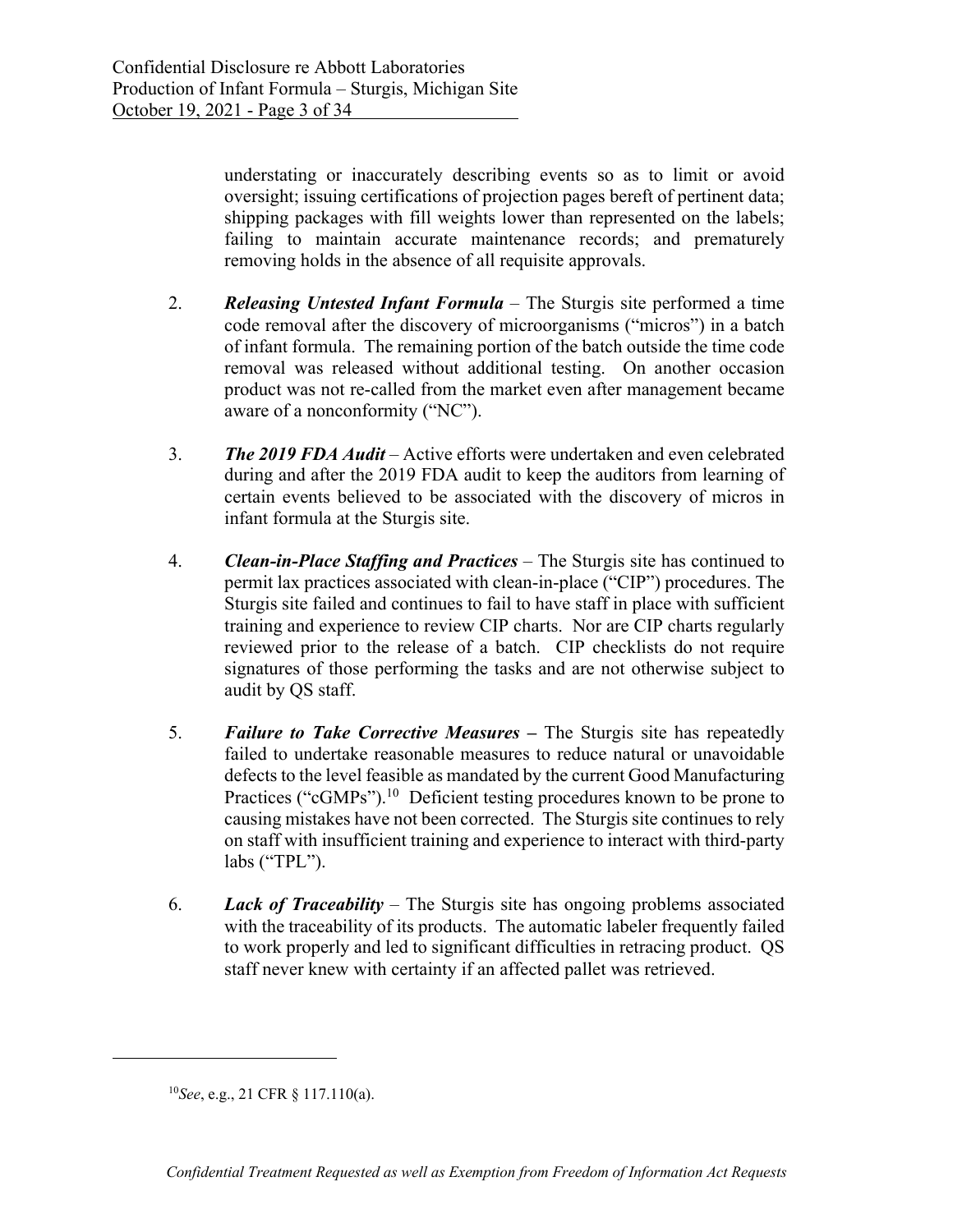A remaining and overriding concern is the rather dramatic evidence of inadequate internal controls. The delay in transitioning to electronic records; the absence of adequate procedures to protect employees raising concerns; the pervasive lack of accountability; the questionable incentive structure; and the ongoing failure to address a material contingent liability, among others, are endemic to inadequate internal controls where food safety is paramount. Abbott's financial statements may also suggest regulatory concerns with respect to the inadequacy of its internal controls.11

### **C. THE ONGOING CONCERNS**

 Most if not all of the concerns raised by the Complainant in his FSMA complaint have been corroborated by others. Complainant also understands that Abbott has been made aware of credible information that corroborates the concerns raised. However, to date, no serious effort has been undertaken to address these concerns. One report suggests a greater interest at the corporate level of identifying the sources of complaints as opposed to addressing the underlying concerns raised.12

 Aside from the compelling need to protect consumers, Complainant believes that other employees at the Sturgis site are currently at risk.<sup>13</sup> To protect those currently employed at Abbott, Complainant respectfully requests that, for the time being, this report be kept confidential and exempt from disclosure under the Freedom of Information Act ("FOIA"). He is prepared to fully cooperate and provide more specifics, including identifying individuals who can corroborate what is disclosed in this complaint.<sup>14</sup>

### **II. THE SUSPECTED VIOLATIONS**

The suspected violations may be categorized in a variety of ways. But regardless of category, the common thread was and is to conceal the reality of what is taking place at the Sturgis site. The violations are neither inadvertent nor minor in nature. They constitute acts of commission and omission by management. In either case, what has been concealed is, in a number of instances, material information and holds the prospect of putting the ultimate consumer at risk.

٦

<sup>14</sup>Given the credible fear of retaliation, Complainant emphasizes that a number of employees will be reluctant to come forward or speak candidly in the presence or even the knowledge of Abbott officials.

<sup>1115</sup> U.S.C § 7262.

 $12$ In a related investigation arising out of the shooting of a stun gun within the facilities at the Sturgis site, it is known that the corporate officials disclosed the identity of the source of the complaint.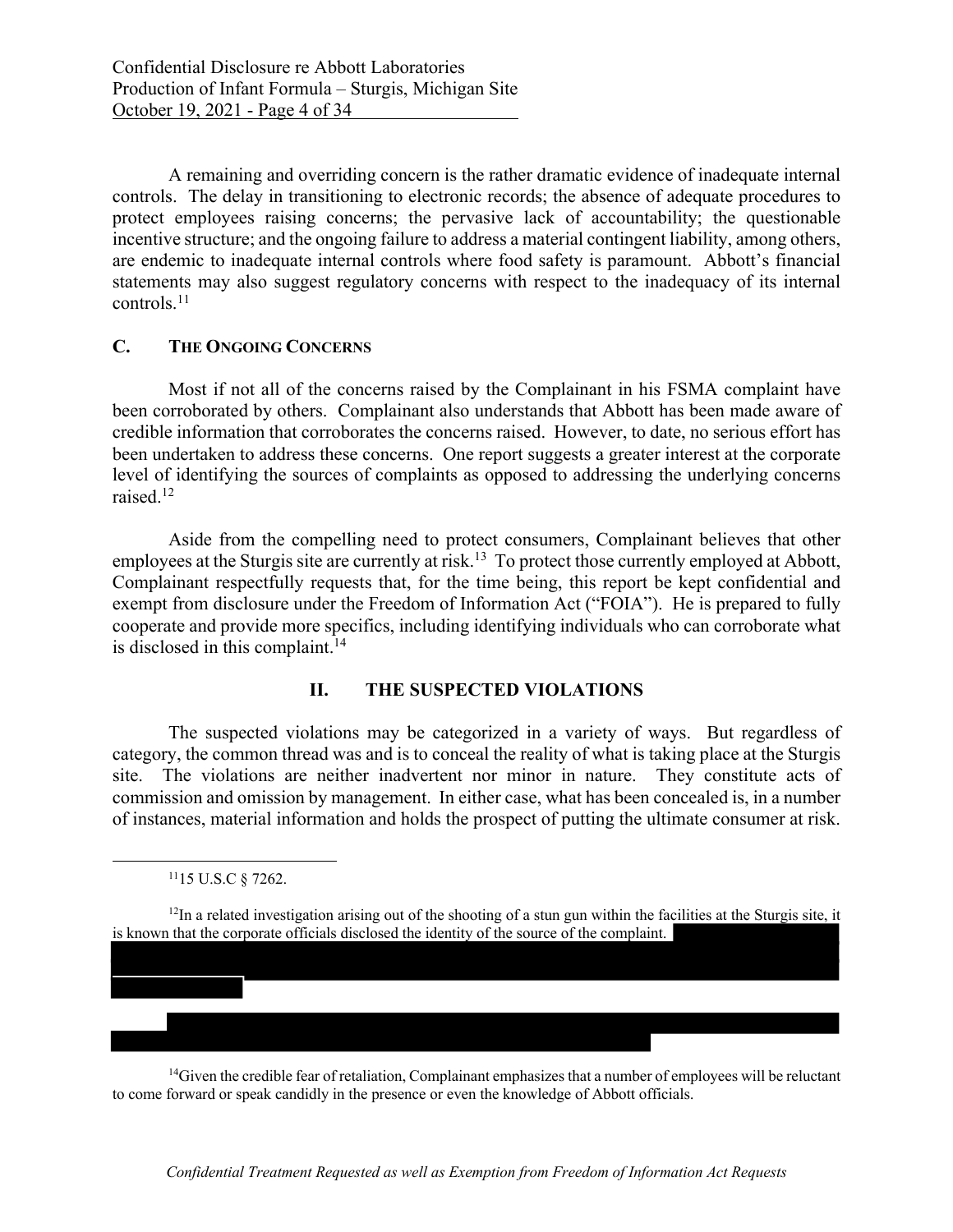### **A. FALSIFICATION OF RECORDS**

Complainant has first-hand knowledge of practices associated with the falsification of records on a regular and ongoing basis. He has reason to believe that these practices are not limited to what he personally observed. Most often the falsification took the form of material omissions. Sometimes a situation was incorrectly categorized. Other times, the records were simply falsified. In virtually all of the situations, the conduct was intentional and designed to conceal the reality of what was actually taking place at the Sturgis site.

### **1. Seam Testing of Empty Cans**

The cGMPs and 21 CFR  $\S$  106.40(f)(3), in particular, provides:

Any ingredient, container, or closure that has not been manufactured, packaged, labeled, or held under conditions to prevent adulteration under section  $402(a)(1)$ through (a)(4) of the Federal Food, Drug, and Cosmetic shall not be approved and released for use.

The Sturgis site has had ongoing problems with seam integrity with powdered products. On an episodic basis, powder would become enmeshed in the seam thereby jeopardizing the integrity of the seal and product safety. Instead of addressing the underlying problem, the testing process was altered to test empty cans instead of sealed cans containing the product. To the Complainant's knowledge, this questionable practice was never disclosed or referenced in records that came to his attention.15 He has reason to believe that the questionable practice has *not* ceased and, as well, has not been disclosed to FDA officials.

### *a. Recall of Calcilo XD*

The cGMPs for infant formula and 21 CFR § 106.100, in particular, provides in pertinent part:

\* \* \* \* \*

(e) For each production aggregate of infant formula, a manufacturer shall prepare and maintain records that *include complete information* relating to the production and control of the production aggregate.

\* \* \* \* \*

<sup>&</sup>lt;sup>15</sup>In addition, the practice also appears to have violated 21 CFR  $\S$  106.40(d)(4), which requires in pertinent part that a manufacturer "[e]nsur[e] that each container of finished product is properly sealed."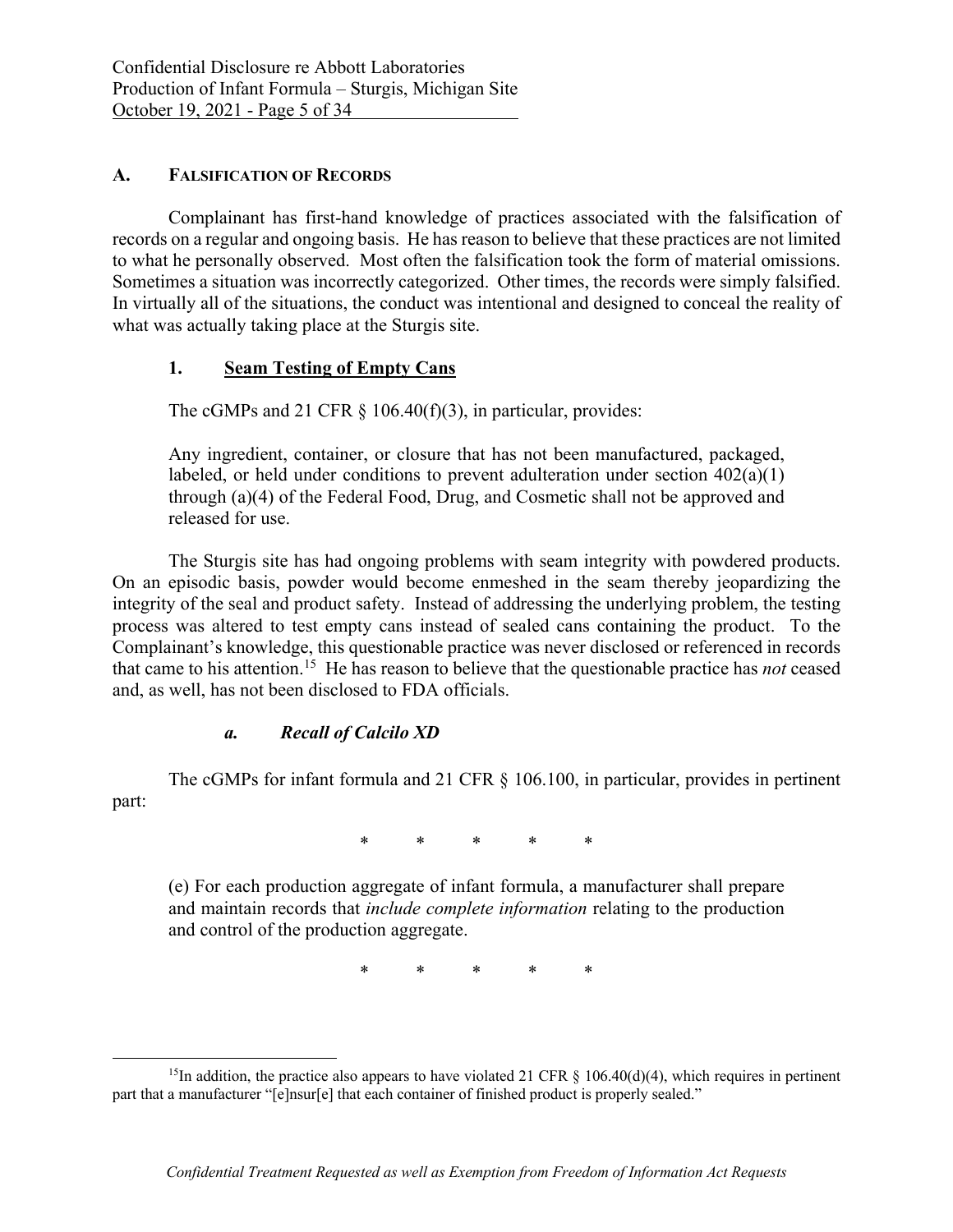(2) Any deviations from the master manufacturing order and any corrective actions taken because of the deviations.

\* \* \* \* \*

(o) *The manufacturer shall maintain quality control records that contain sufficient information to permit a public health evaluation of any production aggregate of infant formula*. 16

In 2019, Abbott recalled a batch of Calcilo XD for discolored powder and rancid smell. It was caused by powder being in the seam on the Abbott-applied end of the can.<sup>17</sup> A large portion of several batches of Calcilo XD produced after the recall had the same problem.18 Complainant has direct knowledge that the work order was changed to suggest that the Sturgis site was doing everything necessary to prevent powder from getting into the seams.

As an example, the frequency of the seam checks was increased by the terms of the work order. It was made to appear that the Sturgis site had increased its oversight to correct for the deficiency that had been discovered with respect to seam-integrity issues. But what actually took place in terms of testing was not fully disclosed. Critically, instead of directly addressing the underlying problem, seam checks were performed on empty cans. Performing seam checks on empty cans was the only way to achieve passing results without finding powder in the seam. Management at the Sturgis site directed that the checks be performed in this manner.

In addition, during the rework, instead of "tearing down" the cans to verify whether there was any powder in the seams, the operators were directed to weigh each can to show that the correct amount of powder was in the can. However, it was well known that if the powder is too fluffy, the can may fall within the acceptable weight range and powder can still be in the seam.

These decisions were made because leadership knew powder would be found in the seam. They did not want to discard the entire batch. A number of production operators raised concerns with Complainant and others. They reported that they were being directed to perform seam checks

<sup>16</sup>Emphasis added.

<sup>&</sup>lt;sup>17</sup>When powder gets in the seam, the seal is not as tight as it should be. Air, moisture, and bacteria can get into the can thereby leading to the powder becoming discolored and rancid.

 $18$ It is understood that this continues to be an ongoing problem.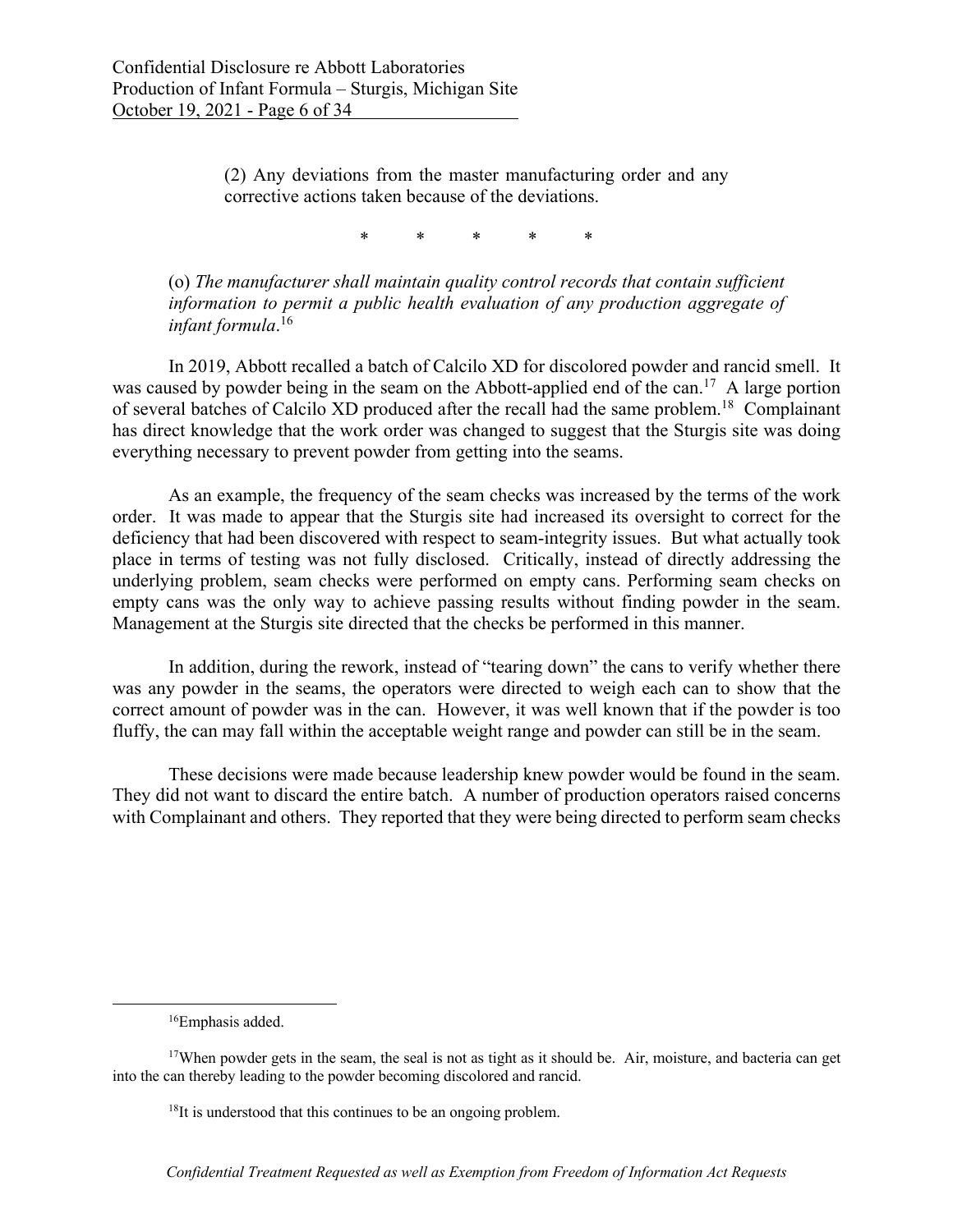on empty cans.19 He has reason to believe that the practice of testing empty cans continued after his departure.<sup>20</sup> He also believes that the FDA has never been apprised of this practice.

## *b. Similac*

The cGMPs and 21 CFR § 106.70(d), in particular, provides:

A production aggregate of infant formula, including a reprocessed or reconditioned production aggregate, that does not meet the nutrient requirements of section 412(i) of the Federal Food, Drug, and Cosmetic Act (21 U.S.C. 350a(i)) or that has not been manufactured, packaged, labeled, and held under conditions to prevent adulteration under sections  $402(a)(1)$  through (a)(4) of the Federal Food, Drug, and Cosmetic Act (21 U.S.C. 342(a)(1) through (a)(4)) *shall not be approved and released for distribution*. 21

 During the week of August 17, 2020, and possibly earlier, seam integrity issues were discovered in multiple batches of Similac Sensitive for Spit Up ("Similac"). Roughly half of the affected product remained within the control of the Sturgis site. The other half had been shipped. Even though management was aware of what occurred, product was not called back for inspection.

 Complainant raised his concerns as to what was taking place with other members of QA leadership.Complainant was told that the Sturgis site was required to notify officials at the division level that a nonconforming product had been released. It is Complainant's understanding that there is a "grading" scale based on severity that Abbott uses in these situations. However, despite the objections of staff, he was told by those directly involved that the Sturgis site intentionally misrepresented the severity of the issue to division officials.22

21Emphasis added. Ī

*Confidential Treatment Requested as well as Exemption from Freedom of Information Act Requests*

<sup>&</sup>lt;sup>19</sup>Complainant recalls that during the production of the Calcilo XD batch(es), two powder packaging operators came to QS and raised concerns as to the seam checks being performed without any powder in the cans.

Complainant confirmed the accuracy of what was reported with a colleague in the powder packaging unit. He received conflicting information as to whether this was an isolated event.

Including himself, Complainant is aware of at least six individuals outside of management who were knowledgeable as to what occurred. Complainant saw the work order associated with the Calcio XD batch(es) and knows that the work order did not disclose that the testing was performed on empty cans.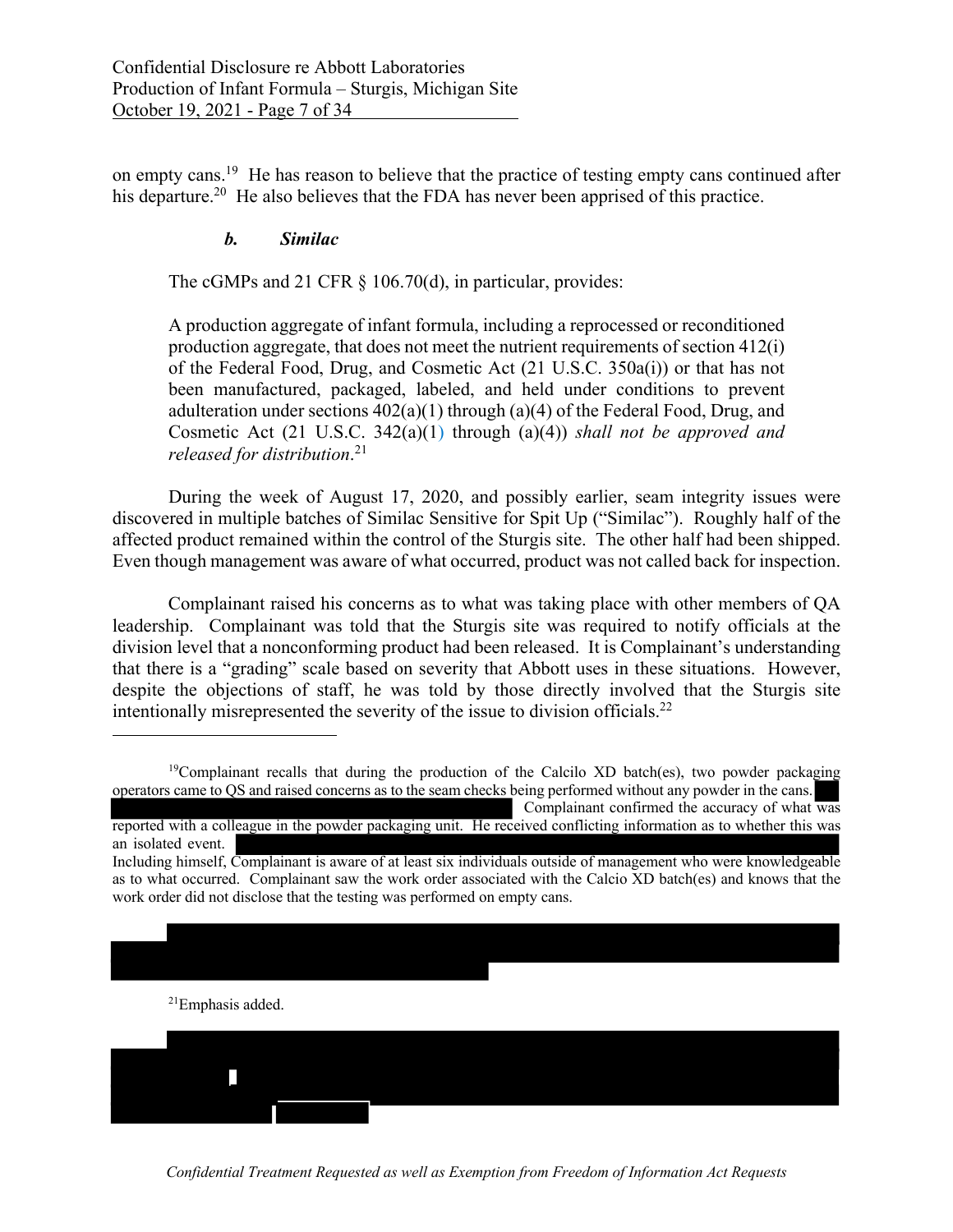More than three months after the problem was discovered, the product still under Abbott's control was destroyed.23 However, no recall was issued for the shipped product that was already in the marketplace. Generally, products are destroyed only when deemed to be non-compliant or unsafe for the consumer. Yet no action of any kind was taken for the product already in the marketplace.

## **2. Signing Verifications without Adequate Knowledge**

At various stages of the production process, a need arises to verify that certain steps were taken or to explain corrective actions taken. At times two signatures are required. At other times, only one signature is required. However, in each instance, it was Complainant's understanding that a verification required first-hand knowledge or an independent and credible basis upon which to sign the verification. Relying exclusively on the word of others was insufficient.

# *a. Line Clearance*

The cGMPs for infant formula and, 21 CFR  $\S$  106.100(f)(4), in particular, provides that the manufacturer of infant formula shall maintain

[r]ecords, in accordance with  $\S$  106.30(f), on equipment cleaning, sanitizing, and maintenance that show the date and time of such cleaning, sanitizing, and maintenance and the production aggregate number of each infant formula processed between equipment startup and shutdown for cleaning, sanitizing, and maintenance. *The person performing and checking the cleaning, sanitizing, and maintenance shall date and sign or initial the record indicating that the work was performed*. 24

What is referred to as "line clearance" is the process of clearing a packaging line at the end of a batch. At the Sturgis site, the process begins by placing a colored can on the line at the beginning of the packaging line and then following the can through every process or stage of the packaging process. Once the colored can arrives at the end of the packaging line, it can be assumed that the product and cans, or both, from the previous batch have been removed from the line. The risk of any product (powder) making it into the next batch is largely eliminated.

Along with clearing the line, other items are checked as well. Among others, can size, label, cap, shipping container, scoop (these are all commodities) can differ from batch to batch. Changes may need to be made to ensure that whatever is required for the next batch can be accommodated. In every work order for each batch, a "line clearance" section is included with critical subparts requiring verification/signatures by two operators or managers.

<sup>&</sup>lt;sup>23</sup>It is understood that much of the shipped product was at Abbott-owned or affiliated distribution centers.

 <sup>24</sup>Emphasis added.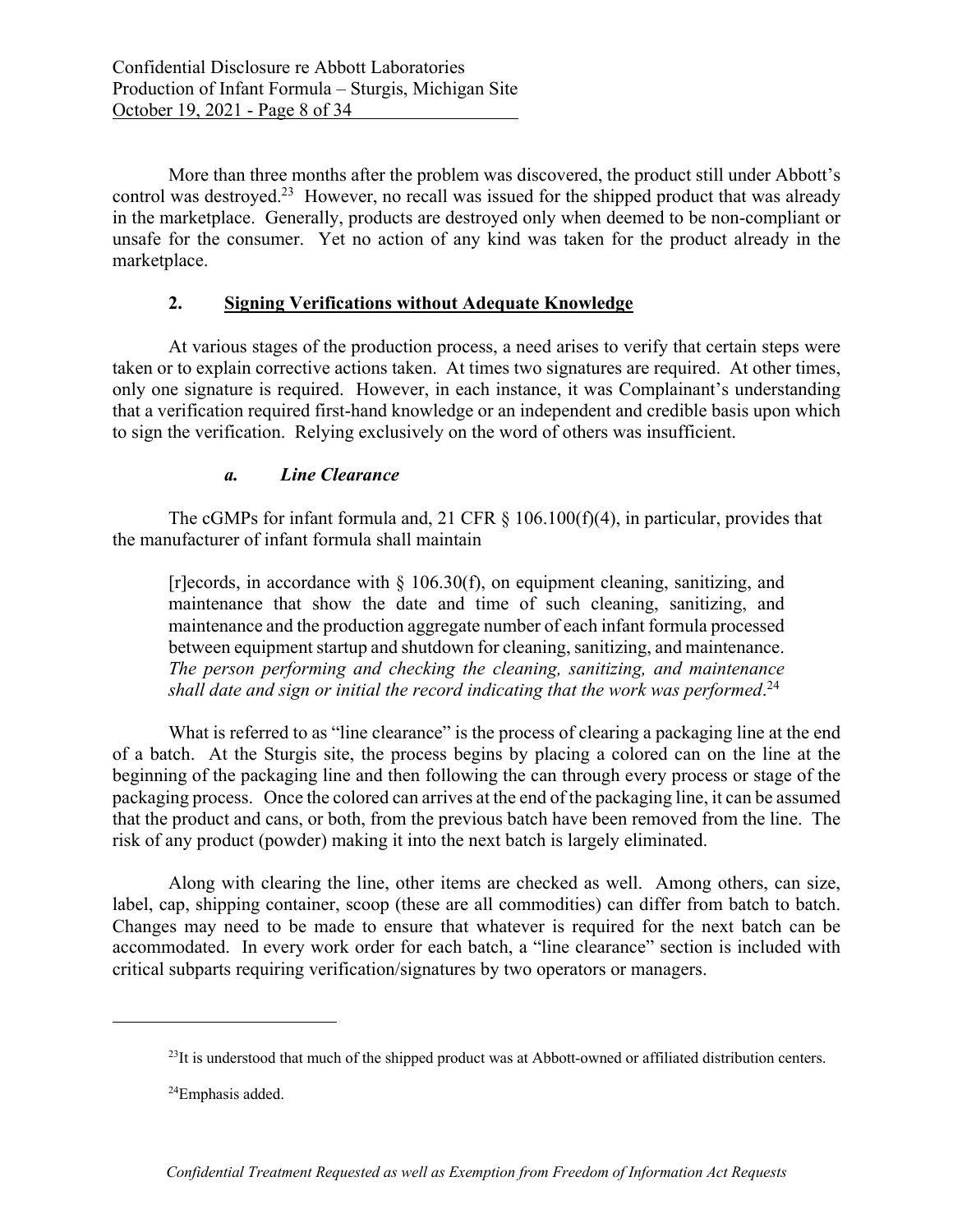Often, an operator or manager did not sign his or her portion verifying the line clearance. Some portions of the work order are required to be double verified. Complainant regularly resisted management efforts to pressure him to sign the second verification for which he had no personal knowledge as to whether the task had been actually performed. QS staff were told by management that the sole purpose of the second signature was to verify the existence of the first signature. No independent verification was required.<sup>25</sup>

## *b. Technical Equipment/Engineering Issues*

The cGMPs for infant formula and 21 CFR  $\S$  106.40(d), in particular, provides:

A manufacturer shall develop written specifications for ingredients, containers, and closures used in manufacturing infant formula and shall develop and follow written procedures to determine whether all ingredients, containers, and closures meet these specifications. *When any specification is not met, an individual qualified by education, training, or experience shall conduct a documented review, shall determine whether a failure to meet such a specification could result in an adulterated infant formula, and shall make and document a material disposition decision to reject the ingredient, container, or closure or the affected infant formula; to reprocess or otherwise recondition the ingredient, container, or closure or the affected infant formula; or to approve and release the ingredient, container, or closure or the affected infant formula for use*. 26

 From time to time, Plant Information Reports ("PIR") from production were sent to QS to report an issue with a piece of machinery. The purpose of the PIR is to identify any deviations from the work order that occur during the manufacturing of a batch and, if applicable, the steps taken to correct the deviation. Frequently, no one in QS had the requisite knowledge to know whether the steps taken were acceptable.

 In order to address the PIR, someone with QA had to explain why the corrective action was acceptable or, if not, what steps needed to be taken to appropriately address the issue. Complainant's supervisor would typically not address the PIR. Instead, she would relay the information to Complainant and ask him to sign the PIR without affording him an opportunity to undertake his own review before signing the PIR.

Members of management

26Emphasis added.

<sup>&</sup>lt;sup>25</sup>Complainant was directly involved with the line clearance verifications as he repeatedly refused to verify what occurred without adequate information.

were well of aware of this practice of having verifications completed by individuals who lacked the requisite knowledge.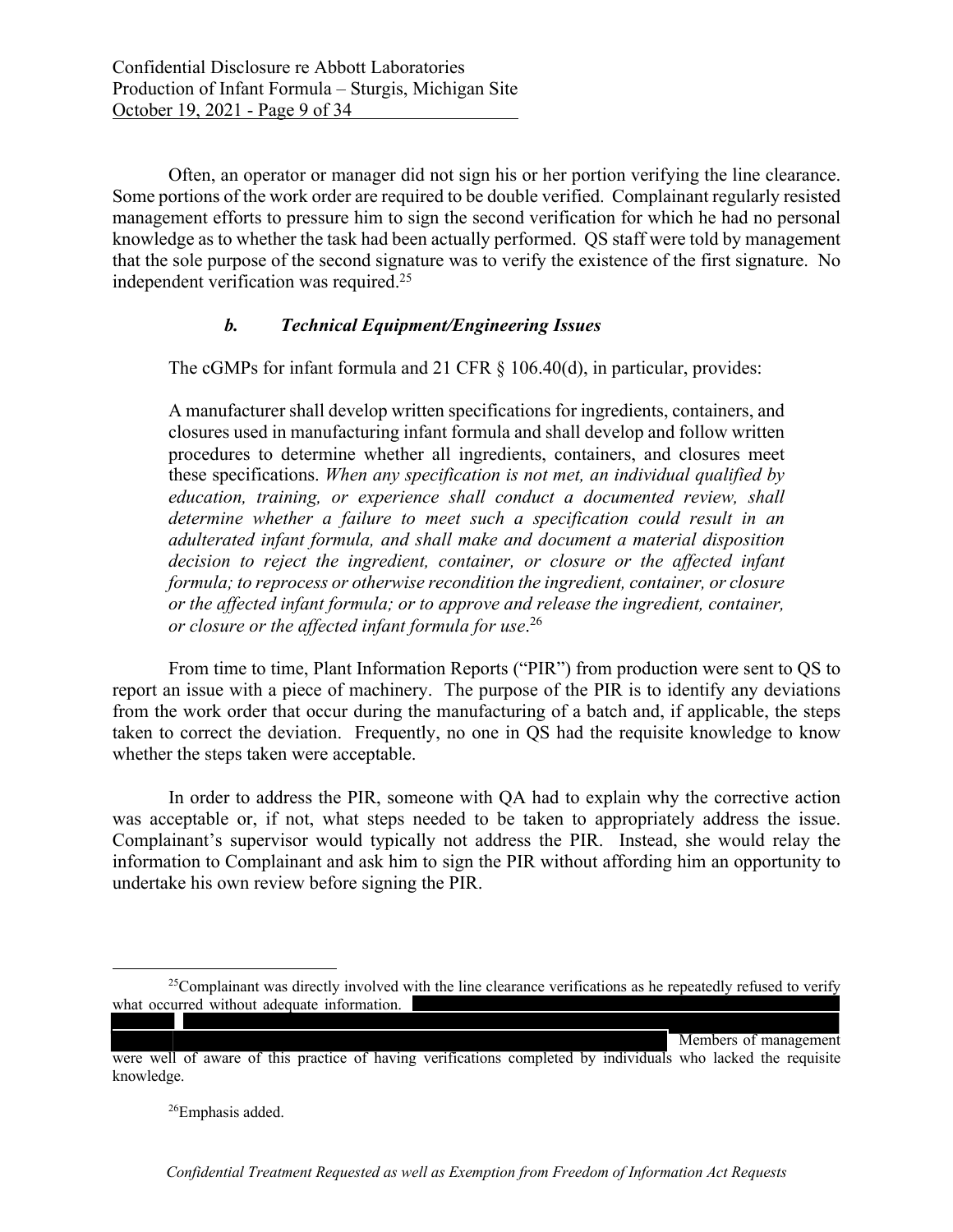These situations usually resulted in an argument where Complainant refused to sign the PIR due to his lack of personal knowledge.<sup>27</sup> Complainant had no fundamental objection to the verification or certification process.<sup>28</sup> The issue was whether he and others had sufficient knowledge to attest to the appropriateness of the action taken. Asking others to sign off as a matter of course was pervasive at the Sturgis site with the full knowledge and participation of management. Complainant has reason to believe the practice remains ongoing.

### *c. Signing Off on Nonconforming Product*

The cGMPs for infant formula and 21 CFR § 106.60(a), in particular, provides:

A manufacturer shall examine packaged and labeled infant formula during finishing operations to ensure that all containers and packages in the production aggregate have the correct label, *the correct use-by date*, and the correct code established under  $\frac{106.80^{29}}{200}$ 

 Meeting metrics frequently took precedence over product safety at the Sturgis site. Complainant is aware of multiple situations where PIRs were approved despite the product being out of specification ("OOS"). The OOS information was documented in a PIR. This should have initiated a potential nonconformity ("PNC") or an NC. However, officials at the division level would have been almost assuredly made aware of the designation of a PNC or NC.

 To make a problematic situation less likely to be tracked and monitored by officials at the division level, management at the Sturgis site often moved OOS batches into a category known as "quality assessment." A PNC or a NC required certain individuals from the division level to sign off. Once division signed off, then the Sturgis site could move forward. However, by categorizing a problem or situation as a quality assessment, those within the QA organization at the Sturgis site could resolve an issue without the approval of division officials.30

 In some instances, this meant that further testing or some sort of rework was not performed. It also meant that product was knowingly released where the expiration date of the product may

<sup>27</sup>In addition to members of management, Complainant have direct knowledge of this practice.

<sup>28</sup>For example, when his supervisor was unavailable, he did participate in the process. At those times, he was able to make an independent determination based on his own inquiry as to whether the actions taken were appropriate.

29Emphasis added.

<sup>30</sup>The "Low-Fill Weights" scenario described on pages 12-13 is a prime example of this practice. In that situation, in addition to management, the Complainant,  $\blacksquare$ individuals have direct knowledge of what occurred. ABTRAQ should show an audit trail whereby the PNC was initiated for the low-fill weights and then cancelled with a quality assessment being initiated to replace the PNC. ABTRAQ requires justification for each of these steps.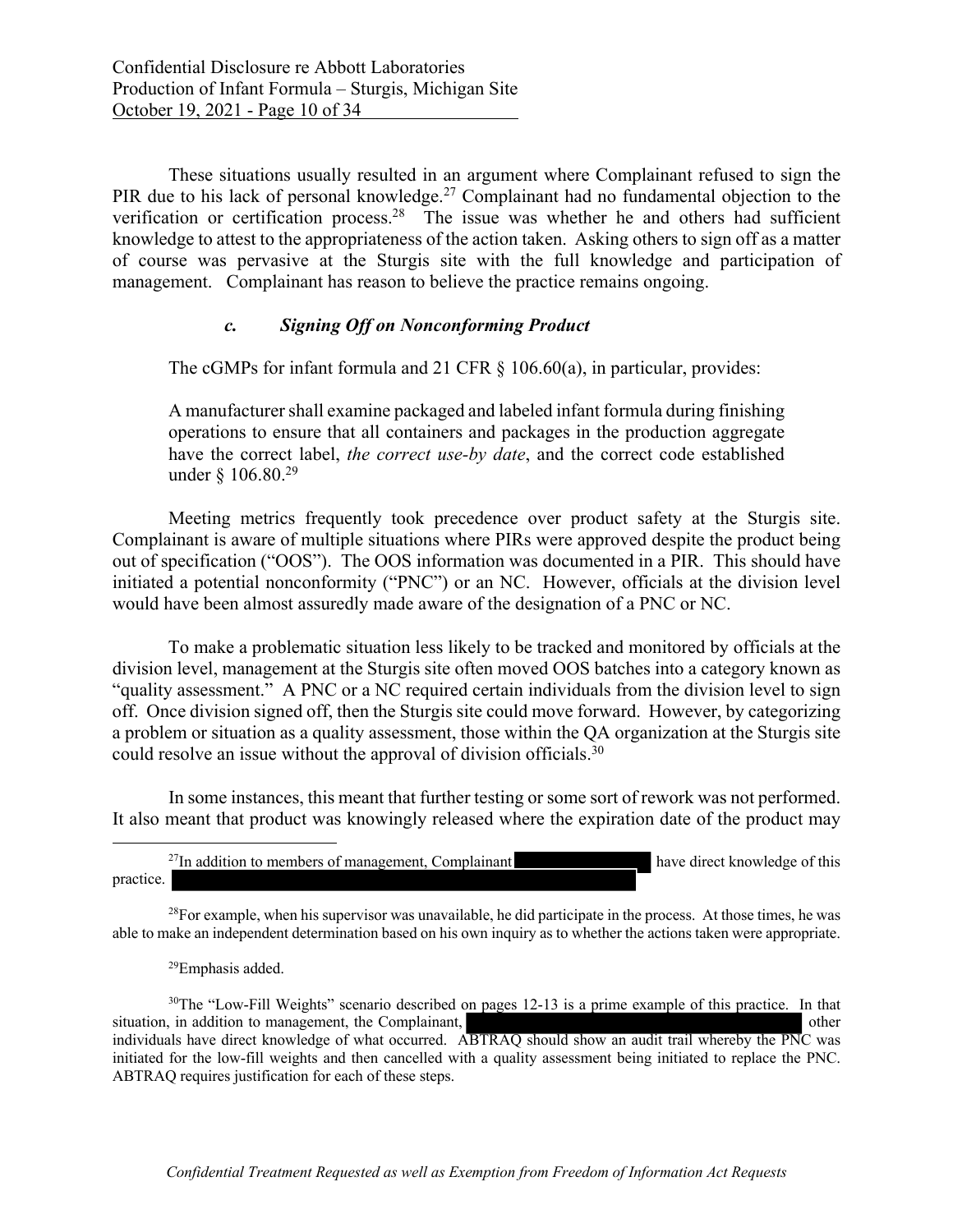have been well before the date disclosed on the label.<sup>31</sup> Complainant has reason to believe that this practice has not ceased and continues to this day.

## *d. Overriding Quality Assessments to Meet Metrics*

The mandate of the cGMPs and 21 CFR  $\S$  117.110(a), in particular, require that "[t]he manufacturer, processor, packer, and holder of food must *at all times* utilize quality control operations that reduce natural or unavoidable defects to the lowest level currently feasible.<sup>32</sup> Furthermore, 21 CFR § 117.305 requires that records must:

(b) *Contain the actual values and observations obtained during monitoring and, as appropriate, during verification activities*;

(c) Be *accurate*, indelible, and legible; . . . .33

In addition, 21 CFR  $\S$  106.40(d) provides:

A manufacturer shall develop written specifications for ingredients, containers, and closures used in manufacturing infant formula and shall develop and follow written procedures to determine whether all ingredients, containers, and closures meet these specifications. *When any specification is not met, an individual qualified by education, training, or experience shall conduct a documented review, shall determine whether a failure to meet such a specification could result in an adulterated infant formula, and shall make and document a material disposition decision to reject the ingredient, container, or closure or the affected infant formula; to reprocess or otherwise recondition the ingredient, container, or closure or the affected infant formula; or to approve and release the ingredient, container, or closure or the affected infant formula for use*. 34

For the majority of the adverse events that arise during production, Abbott has a procedure known as the Standard Quality Evaluation ("SQE") procedure. The procedure covers a multitude of scenarios. It directs how certain issues are to be addressed. Each scenario has a number or code associated with it. As part of evaluating the PIRs and the Quality Assessments,

32Emphasis added.

- <sup>33</sup>Emphasis added.
- 34Emphasis added.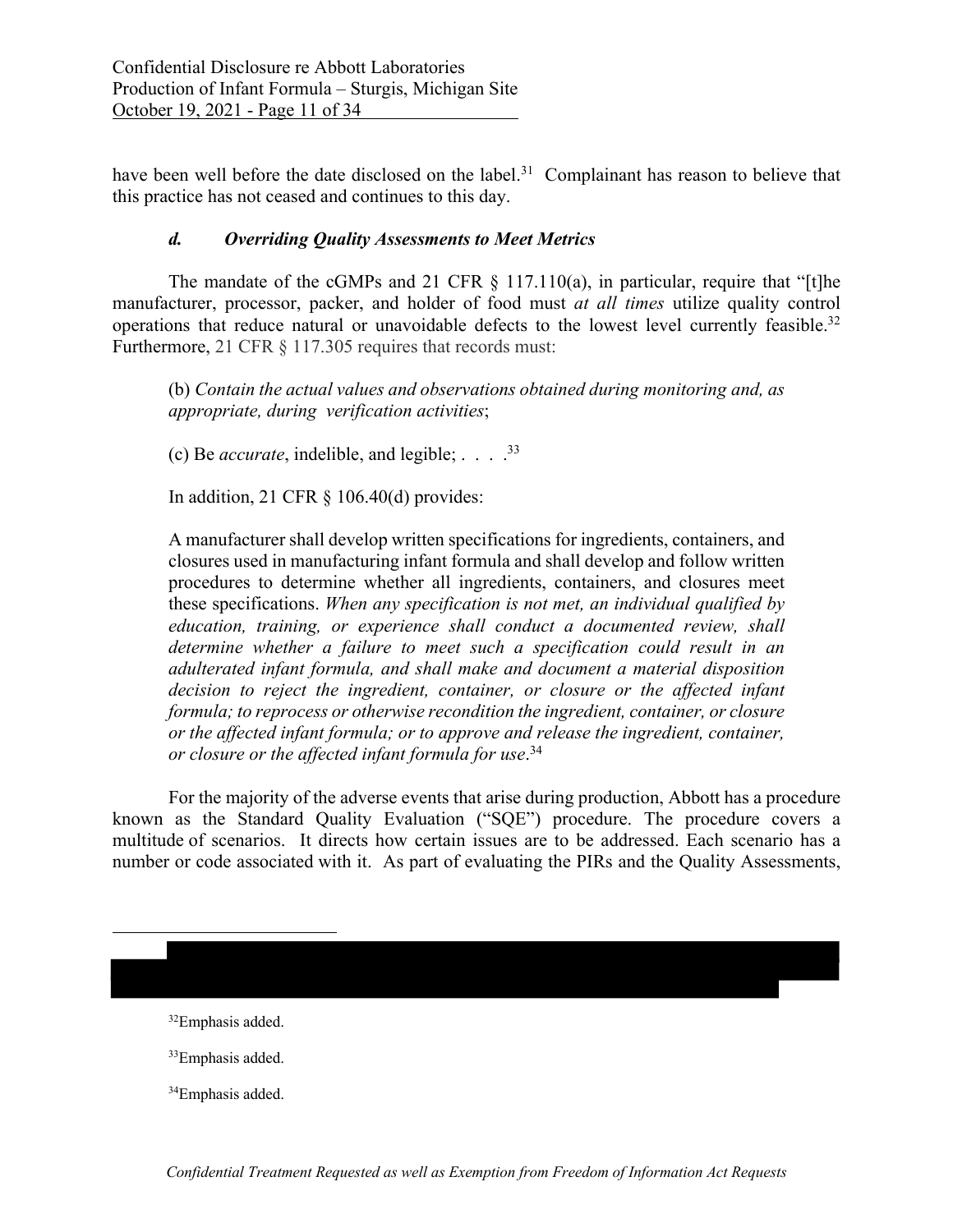Complainant and others would apply these codes referencing the SQE procedure as justification for the adverse event being acceptable.<sup>35</sup>

Increasingly over the last 12 months of Complainant's time at Abbott, management directed him and others to misuse the SQE procedure in order to meet metrics for the Sturgis site. The misuse primarily occurred with the application of SQE 6.16 in lieu of SQE 6.12. Both of these SQEs relate to missed checks at the packaging/finished product stage.

 SQE 6.12 pertains primarily to missed visual inspections and seam integrity checks. Often, in order to meet the criteria of SQE 6.12, it is time consuming and costly as reworking the product tends to be the resolution. SQE 6.16 pertains to, among others, missed oxygen checks, "overcap" inspections, and outgoing package quality checks. For the most part, the criteria for resolving SQE 6.16 is found within the work order.

 In order to meet metrics and, at times, over the objection of Complainant and others, management started directing Compliment and others to document SQE 6.12 events as SQE 6.16 events. At times, Complainant and others objected.<sup>36</sup> Indeed, on occasion, managers were repeatedly confronted and questioned as to the appropriateness of the directive being given.

### **3. Low-Fill Weights**

FDA regulations and 21 CFR  $\S$  101.7(g), in particular, provides, in pertinent part, that

[t]he declaration shall *accurately* reveal the quantity of food in the package exclusive of wrapper and other material packed therewith  $\dots$  .<sup>37</sup>

 Sometime during 2019, the eight-ounce liquid packaging line had issues with low-fill weights. Over the course of several hours, the fill weights of cans were below the weight listed on the label. Instead of shutting down the line to correct the problem, the decision was made to keep filling the cans.

The initial plan was to destroy the cans where the weight was not consistent with the label.

٦

<sup>37</sup>Emphasis added. It is suspected that conduct may have violated other provisions of 21 CFR part 101.

*Confidential Treatment Requested as well as Exemption from Freedom of Information Act Requests*

 $35$ For example, based on his recollection, Complainant recalls that SQE 6.13, in effect, states that if a nutrient or mineral is OOS in-process, it must test within specification at finished product or project within specification at finished product. Once it is verified that the mineral or nutrient tests or projects within finished product specifications, then the SQE can be applied and the event is determined as acceptable.

<sup>&</sup>lt;sup>36</sup>In addition to at least two members of management, Complainant were knowledgeable of this practice.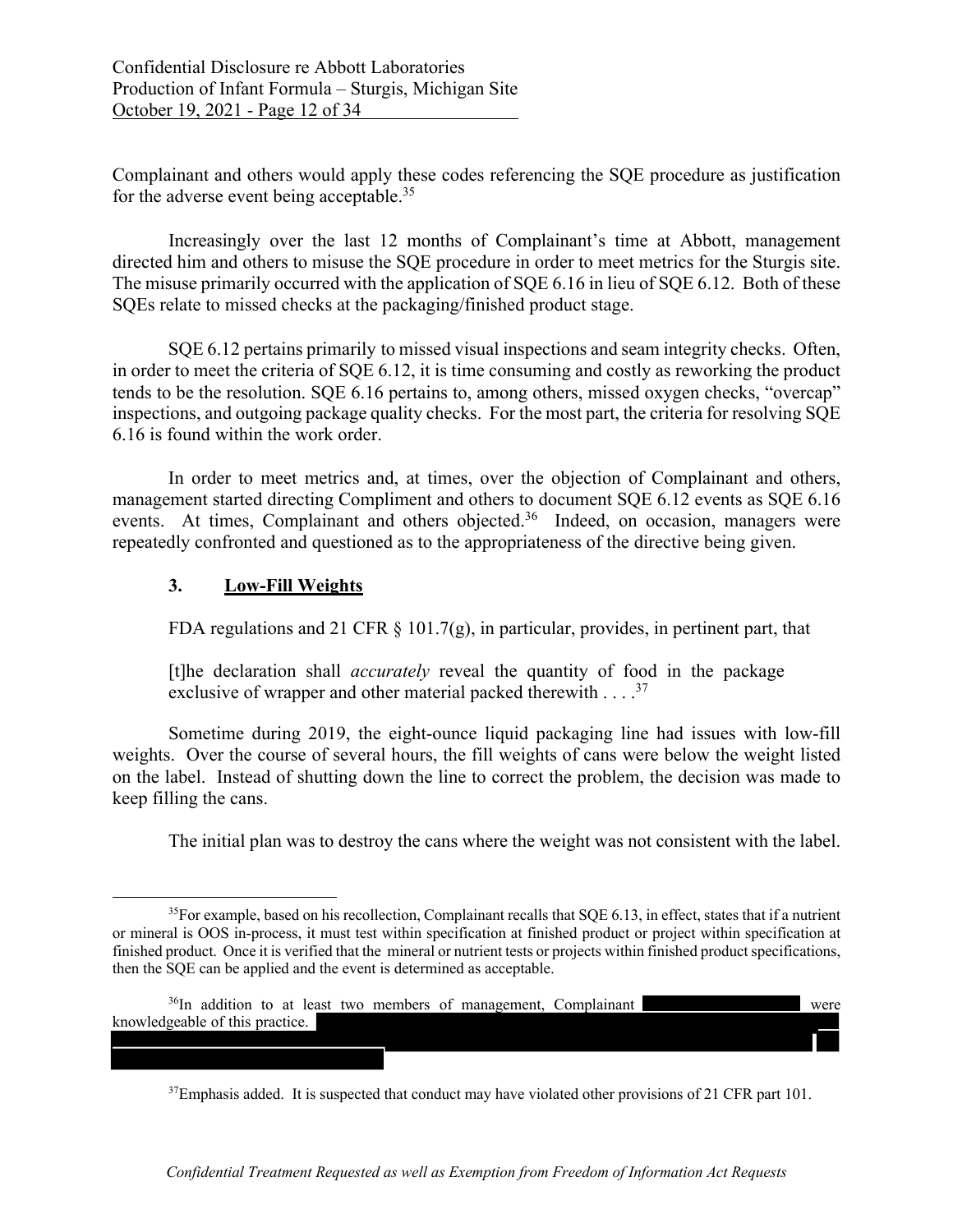The Sturgis site initiated a PNC for the incident. This was required by Abbott's Corrective Action Preventative Action ("CAPA") policy. However, management at the Sturgis site later cancelled the PNC and initiated a quality assessment to keep the situation less visible from officials at the division level.

Management at the Sturgis site then made the decision to "shuffle the deck." Cases of under-filled product were spread throughout the batch. Pallets were unstacked and restacked with the correct number of under-filled cases to get each pallet to the same weight. The object was to avoid any discrepancies in weight so that distribution centers would not be able to detect whether they were receiving noncomplying product.<sup>38</sup>

Complaints were made to management at the Sturgis site. Even members of QA leadership were also reported to have expressed concerns to the Complainant. One member of QA leadership went so far as to suggest to Complainant the "criminality" of the decision to proceed in this manner.

### **4. False Certifications**

The cGMPs and, 21 CFR § 117.305, in particular, requires that records must:

\* \* \* \* \*

(b) *Contain the actual values and observations obtained during monitoring and, as appropriate, during verification activities*;

(c) Be *accurate*, indelible, and legible;

(d) Be created concurrently with performance of the activity documented;

(e) *Be as detailed as necessary* to provide history of work performed; and

(f) Include:

(1) Information adequate to identify the plant or facility (e. g., the name, and when necessary, the location of the plant or facility);

(2) The date and, when appropriate, the time of the activity documented;

(3) *The signature or initials of the person performing the activity;* and

As noted in footnote 30, ABTRAQ should show an audit trail with

respect to this incident.

<sup>&</sup>lt;sup>38</sup>Complainant has knowledge of this incident as he was directly involved with the batch. In addition to at least two members of management,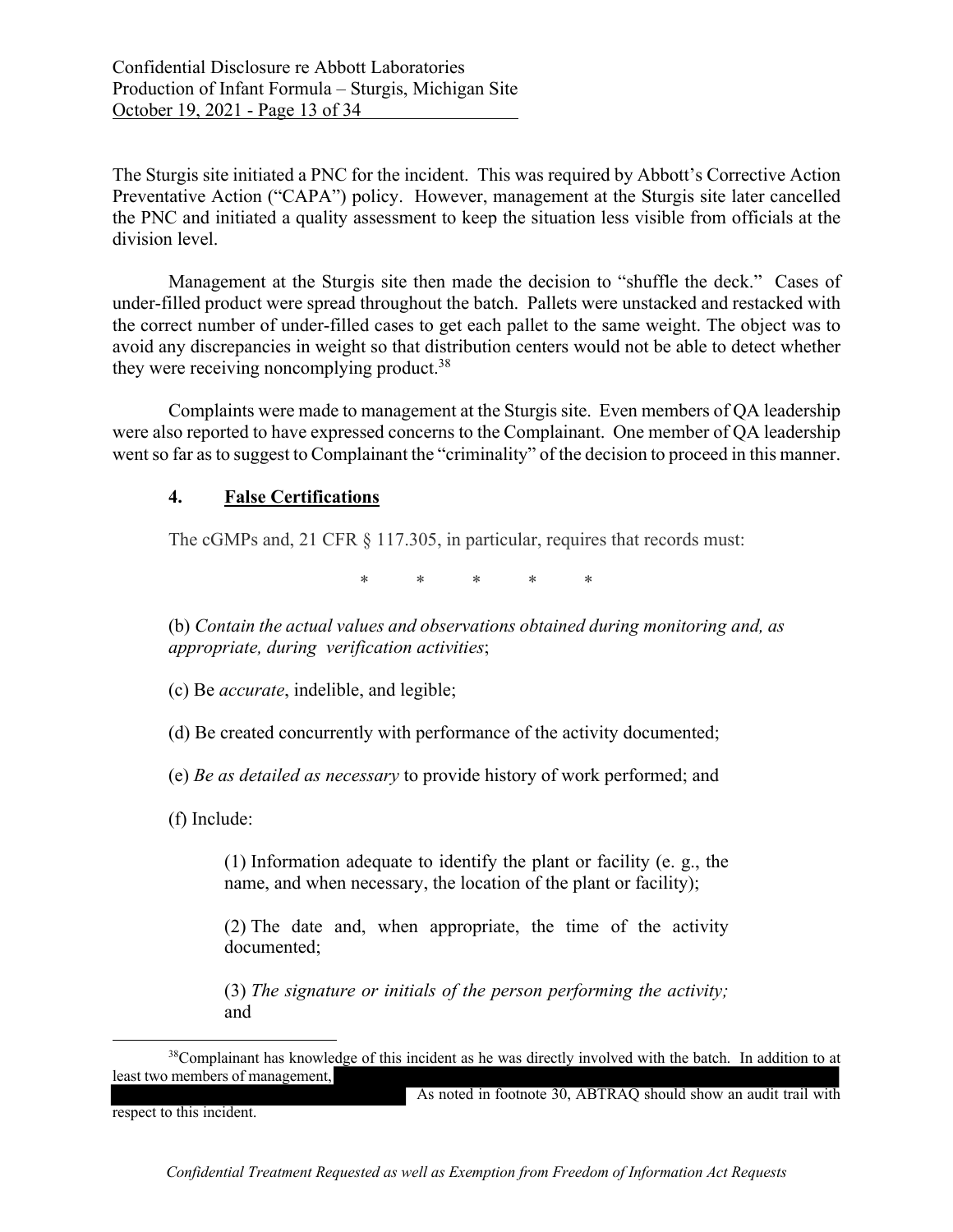(4) Where appropriate, the identity of the product and the lot code, if any. $39$ 

It was not unusual for management to disregard situations involving severe breaches of the most basic regulatory requirements. In July of 2020, Complainant became aware of projection pages missing test results associated with nine batches of product. For each batch, a projection page missing test results was approved by three analytical lab chemists and one QS auditor. In essence, the certifications as to the test results were patently false as the test results were not included.

What occurred represented a major and serious breakdown in the controls designed to ensure that the product met specification.<sup>40</sup> Management at the Sturgis site was aware of what occurred, that is, 36 serious performance errors for nine batches of product in a short period of time. Signing off on projection pages with missing test results was repeated multiple times. This was neither inadvertent nor isolated. It meant that a complete breakdown had occurred.

Despite the blatant nature of what occurred, and its egregiousness in terms of putting consumer safety at risk, management took no corrective action in terms of discipline. Nor were remedial measures put in place to reduce the likelihood of a recurrence.

### **5. Inaccurate Maintenance Records**

The cGMPs and 21 CFR  $\S$  106.30(f), in particular, provides in pertinent part that:

[a] manufacturer shall ensure that equipment and utensils used in the manufacture of infant formula are cleaned, sanitized, and *maintained* at regular intervals to prevent adulteration of the infant formula.

(1) An individual qualified by education, training, or experience to conduct such a review shall review all cleaning, sanitizing, and *maintenance* to ensure that it has been satisfactorily completed.

(2) A manufacturer shall make and retain records on equipment cleaning, sanitizing, and *maintenance*, in accordance with §  $106.100(f)(4)$ .

<sup>39</sup>Emphasis added.

<sup>40</sup>Complainant discovered this situation. A very large number of individuals were made aware as it affected multiple job functions. Most of the QS staff was aware. A large number of members of the analytical lab were made aware. In addition to management, at least 10 people, including the Complainant, have knowledge of this episode. If proper procedures were followed for making corrections to the projection pages, a record should exist showing a signature for a previous date. If the projection pages signed in this manner are no longer in the batch records, then the batch records were falsified to conceal what occurred.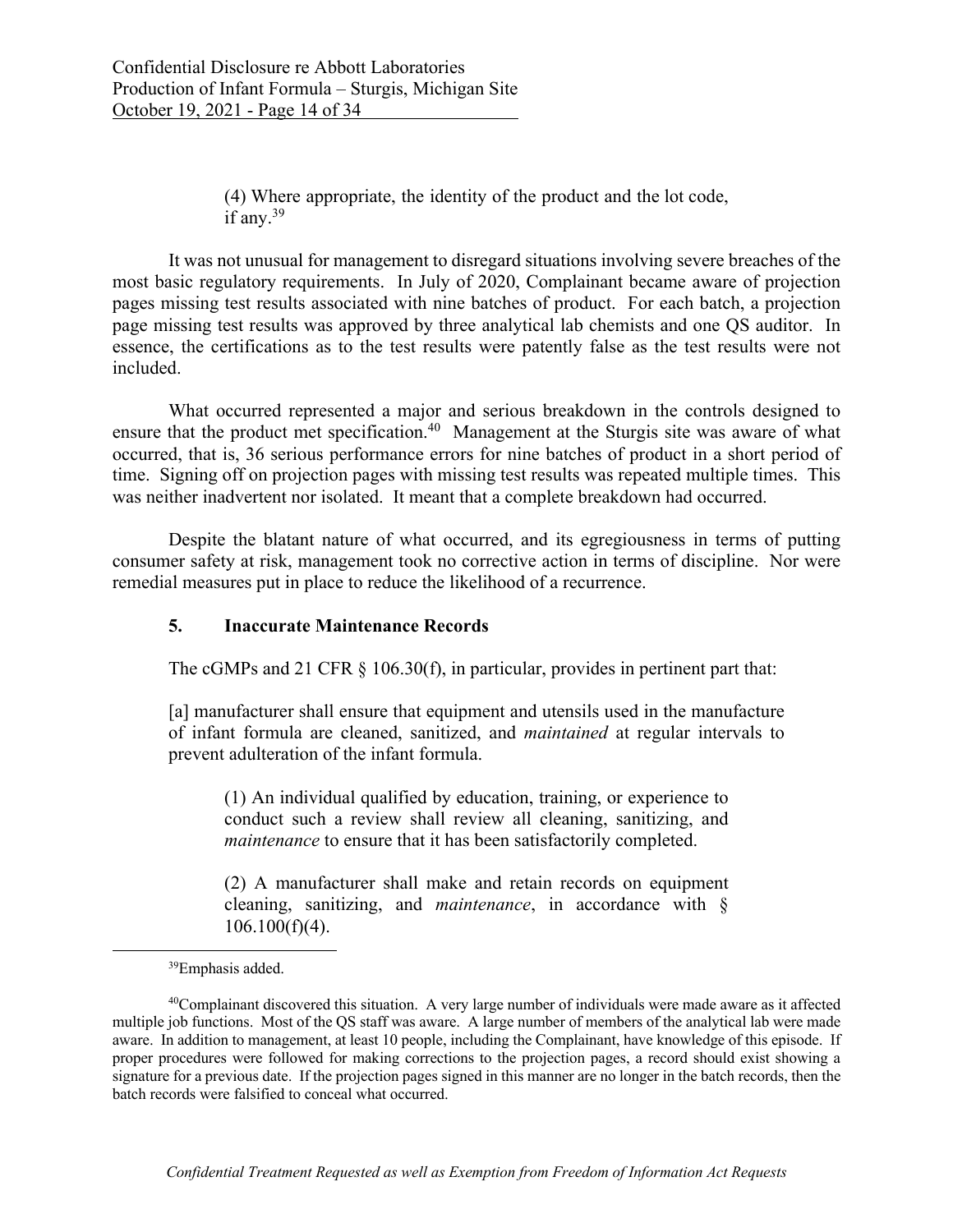In terms of records, 21 CFR  $\S$  106.100(f)(4) requires that

 $[r]$ ecords, in accordance with § 106.30(f), on equipment cleaning, sanitizing, and maintenance that show the date and time of such cleaning, sanitizing, and maintenance and the production aggregate number of each infant formula processed between equipment startup and shutdown for cleaning, sanitizing, and maintenance. *The person performing and checking the cleaning, sanitizing, and maintenance shall date and sign or initial the record indicating that the work was performed.*<sup>41</sup>

In addition, the cGMPs for infant formula and 21 CFR § 106.35, in particular, provides in pertinent part that:

(b) All systems shall be designed, installed, tested, and *maintained* in a manner that will ensure that they are capable of performing their intended function and of producing or analyzing infant formula in accordance with this subpart and subpart C of this part.

(1) A manufacturer shall ensure, at any point, step, or stage where control is necessary to prevent adulteration of the infant formula, that all hardware is routinely inspected and checked according to written procedures and that hardware that is capable of being calibrated is routinely calibrated according to written procedures.

\* \* \* \* \*

(3) A manufacturer shall ensure that each system is validated prior to the release for distribution of any infant formula manufactured using the system. $42$ 

(c) A manufacturer shall make and retain records, in accordance with § 106.100(f)(5), concerning mechanical or electronic equipment.

In terms of records, 21 CFR  $\S$  106.100(f)(5) requires that

[r]ecords, in accordance with  $\S$  106.35(c), on all mechanical and electronic equipment used in the production or quality control of infant formula. These records shall include:

\* \* \* \* \*

<sup>41</sup>Emphasis added. It should be noted and emphasized that the Sturgis site *did not and does not* require "the person performing and checking the cleaning, sanitizing, and maintenance" to "date and sign or initial the record indicating that the work was performed."

<sup>42</sup>Emphasis added.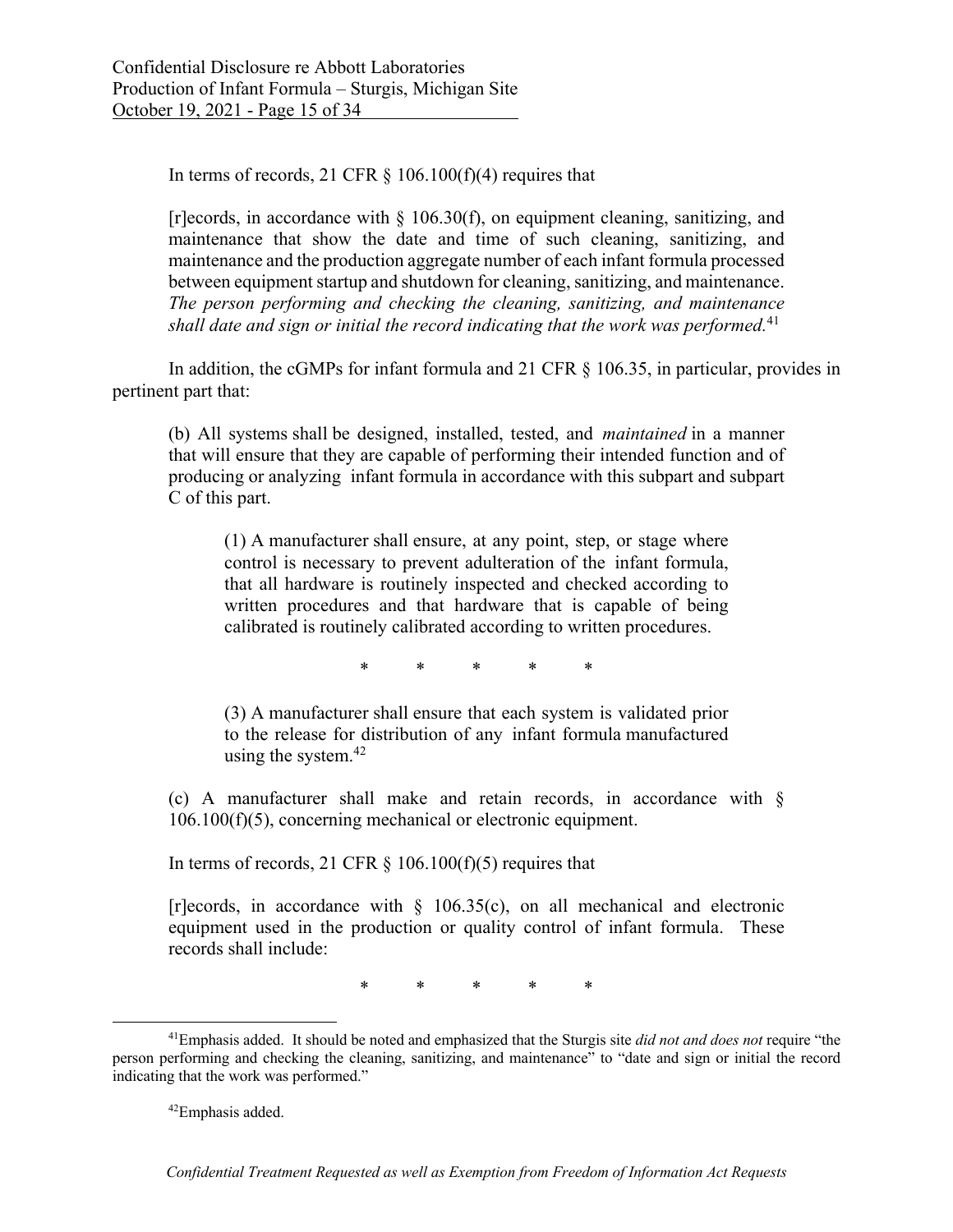## (iii) Records that document installation, calibration, testing or validation, and maintenance of the systems used;

The maintenance department at the Sturgis site is responsible for making sure the equipment at the Sturgis site is maintained and functioning properly. In order to do this, the maintenance department has their own tasks to complete on a scheduled basis. Once a maintenance technician physically completes a task, he or she is required to indicate the completion of the task in the web-based program. Complainant was advised on multiple occasions by credible sources that certain maintenance technicians regularly indicate on the web-based program that tasks have been completed when in reality they have not been completed.

It has also been reported to the Complainant that supervisory staff in the maintenance department have been known to falsify root causes when participating in CAPA investigations.<sup>43</sup> One credible source reported that an incident was blamed on an operator when further investigation demonstrated a mechanical issue. Management and maintenance officials looked the other way despite evidence of a mechanical failure.<sup>44</sup> As opposed to accepting responsibility for mechanical and other failures associated with equipment, it is not uncommon for maintenance supervisors to blame others instead of addressing the root cause.

## **6. Premature Release of Holds**

The mandate of the cGMPs and 21 CFR  $\S$  117.110(a), in particular, require that "[t]he manufacturer, processor, packer, and holder of food must *at all times* utilize quality control operations that reduce natural or unavoidable defects to the lowest level currently feasible.45 Furthermore, 21 CFR § 117.305 requires that records must:

However, it was also the Complainant's experience, which was shared by colleagues, that management sought to avoid calling into question the performance of others as they feared that there would be retaliatory disclosures as to improprieties associated with their own conduct. This was particularly prevalent among senior members of management and long-term employees.

45Emphasis added.

<sup>&</sup>lt;sup>43</sup>As an example, Complainant became aware of a situation where one of the seamers was seaming two ends to a can instead of seaming one end to a can. When two ends are seamed to a can this causes significant seam integrity issues. Maintenance technicians were able to prove this was directly caused by the feeder that feeds can ends to the seamer. Maintenance management did not want to take the blame as they were responsible for the seamer functioning properly. Maintenance management blamed the issue on the powder packaging operator who set up the seamer. The particular seamer was able to seam two different can diameters. When changing can sizes, the seamer had to be reconfigured. If not done properly, it would cause seam integrity issues. However, it would not cause the seamer to apply two ends to a can. Both QA and maintenance management knew that the operator did not make a mistake, but they chose to blame him/her anyway.

<sup>&</sup>lt;sup>44</sup>Complainant has reason to believe that management was aware of the original findings of an equipment failure. However, to appease the maintenance manager, management changed the root cause.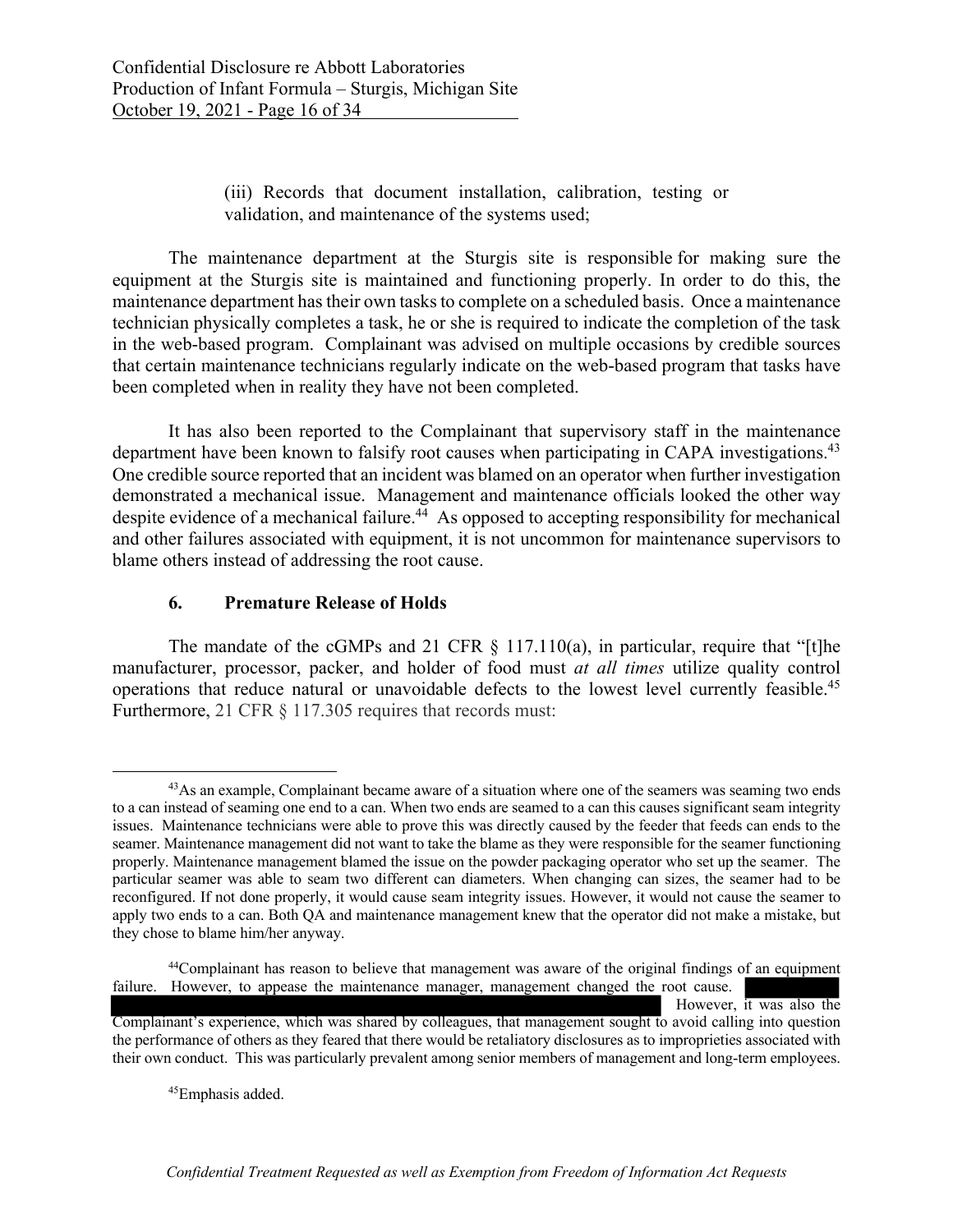\* \* \* \* \*

(b) *Contain the actual values and observations obtained during monitoring and, as appropriate, during verification activities*;

(c) Be *accurate*, indelible, and legible; . . . .46

In addition, 21 CFR  $\S$  106.40(d) provides:

A manufacturer shall develop written specifications for ingredients, containers, and closures used in manufacturing infant formula and shall develop and follow written procedures to determine whether all ingredients, containers, and closures meet these specifications. *When any specification is not met, an individual qualified by education, training, or experience shall conduct a documented review, shall determine whether a failure to meet such a specification could result in an adulterated infant formula, and shall make and document a material disposition decision to reject the ingredient, container, or closure or the affected infant formula; to reprocess or otherwise recondition the ingredient, container, or closure or the affected infant formula; or to approve and release the ingredient, container, or closure or the affected infant formula for use*. 47

When a PNC or an NC was initiated for a batch, what were referred to as isolation reports, essentially holds, were created for the batch. The holds associated with isolation reports were not to be removed until the PNC or NC was adequately addressed. This meant that there had to be signoffs by management and pertinent specialists as to the various factors that prompted the PNC or NC. In other words, documentation must be in the batch record to establish that the basis for the PNC or NC had been adequately addressed.

However, Complainant consistently encountered situations where he and others were directed by management to prematurely sign off on isolation reports without having the requisite documentation demonstrating that it was acceptable to remove the hold and release the batch. In order to release the batch, all affected product has to be acceptable for release, that is, all release criteria had been met with supporting documentation establishing that all the requisite approvals had been secured.

Quite simply, the representation that Complainant and others were directed to make was false. All of the criteria had not been met. The approval for the release of the hold was premature. The sign off on the holds were premature. All release criteria had not been met. Management was aware of the absence of adequate supporting documentation but nonetheless directed that the hold

<sup>46</sup>Emphasis added.

<sup>47</sup>Emphasis added.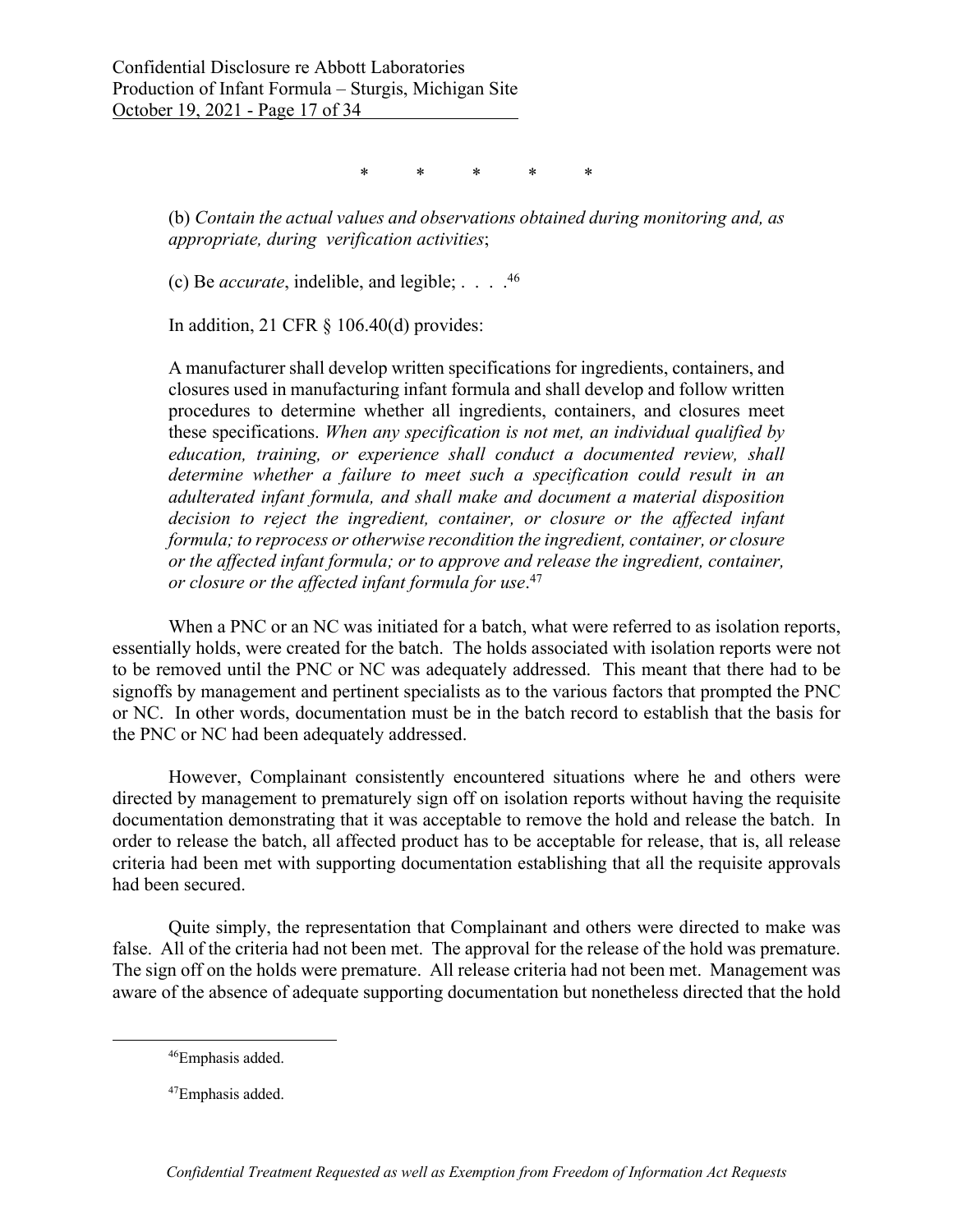be released. Most of the time when this occurred, the requisite supporting documentation was provided in the evening after the release of the hold.<sup>48</sup>

### **B. RELEASE OF INFANT FORMULA**

The cGMPs and 21 CFR § 106.30, in particular, provides in pertinent part that:

(a) A manufacturer shall ensure that equipment and utensils used in the manufacture, processing, packing, or holding of an infant formula are of appropriate design and are installed to facilitate their intended function and their cleaning and maintenance.

(b) A manufacturer shall ensure that equipment and utensils used in the manufacture, processing, packing, or holding of an infant formula are constructed so that surfaces that contact ingredients, in-process materials, or infant formula are made of nontoxic materials and are not reactive or absorptive. A manufacturer shall ensure that such equipment and utensils are designed to be easily cleanable and to withstand the environment of their intended use and that all surfaces that contact ingredients, in-process materials, or infant formula *are cleaned and sanitized, as necessary, and are maintained to protect infant formula from being contaminated by any source.*<sup>49</sup>

For several years, some of the equipment associated with the drying process at the Sturgis site was failing and in need of repair.<sup>50</sup> As a result, a number of product flow pipes were pitting and leaving pin holes. This allowed bacteria to enter the system and, at times, led to bacteria not being adequately cleaned out in clean-in-place ("CIP") washes. This, in turn, caused product flowing through the pipes to pick up the bacteria that was trapped in the defective areas of the pipe.

### *The Micro Batches*

Prior to the 2019 FDA audit, management authorized the release of infant formula that tested positive for micros. The batch of infant formula in question was the batch that had triggered

<sup>&</sup>lt;sup>48</sup>At least two members of management were aware of this practice as they directed the Complainant and, at times, others to direct the premature closure of a hold. In addition to the Complainant,

Documentary evidence should be available in the form of work orders where the Complainant's signature approving the closing of the hold was crossed out and then signed on a subsequent day. Most often it was on the following day.

 <sup>49</sup>Emphasis added.

<sup>&</sup>lt;sup>50</sup>In terms of the flow pipes, Complainant was advised by an operator that leadership at the Sturgis site was aware of the failing equipment anywhere from five to seven years from the event occurring. *See*, e.g., 21 CFR §§ 106.35(b); 106.55; 117.80(c)(2); 117.80(c)(7).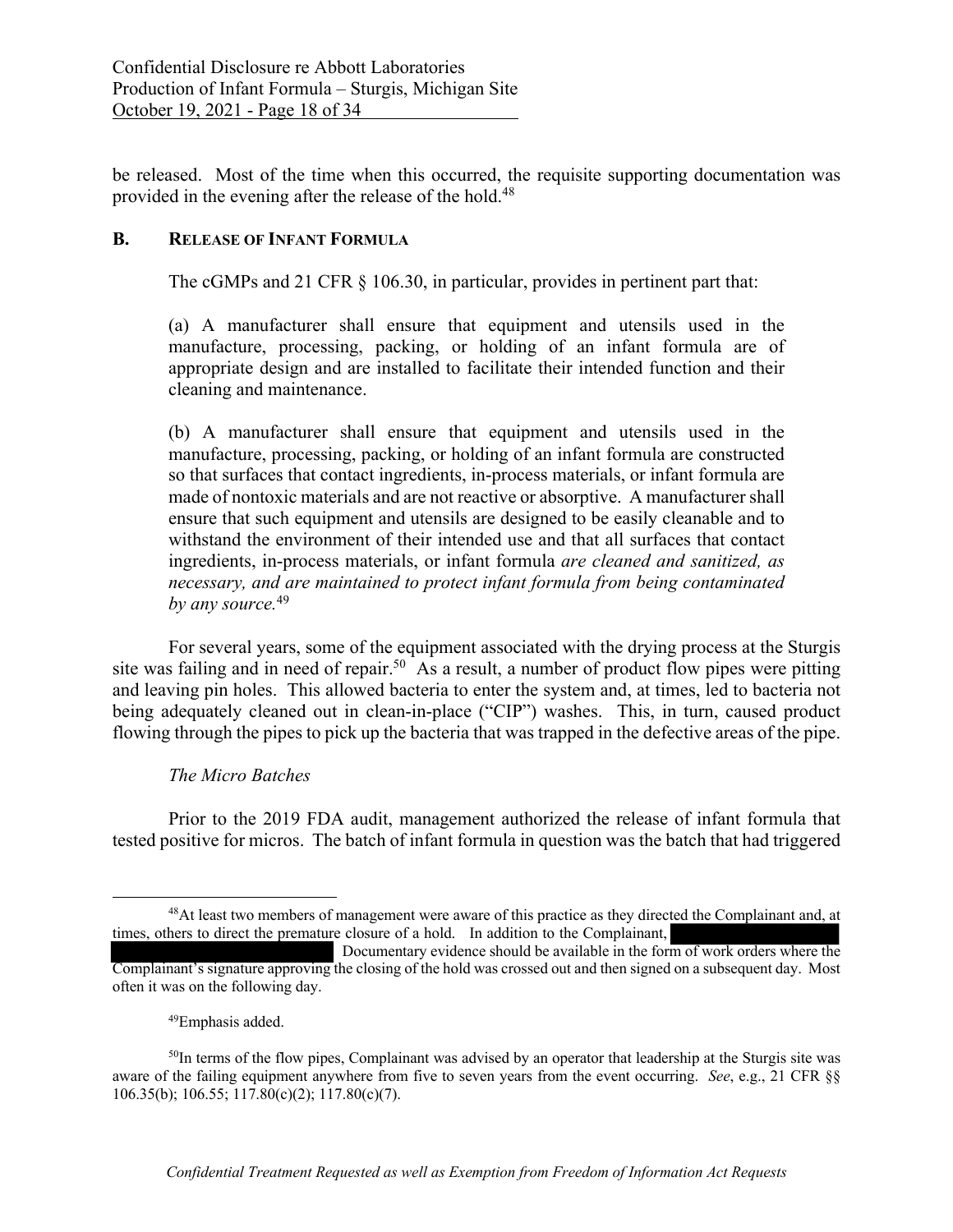the internal investigations into the product flow pipes and the investigation into the spray balls. This episode was generally referred as "the micro batches" at the Sturgis site.

Since the micros were discovered during the standard batch testing (10 samples pulled evenly throughout the production of the batch, not including the first and last can produced),<sup>51</sup> 15 additional samples were taken and tested. Of these additional samples, multiple samples tested positive for micros. At that point, the decision was *not* made to destroy the entire batch. Instead, a time code removal was performed.52

Management decided to add so many minutes prior to and following each timeframe to "ensure" that they had eliminated all the product with micros. However, once the product was culled out, an additional set of testing was *not* performed to provide evidence that all the micropositive product was captured and destroyed.<sup>53</sup> The infant formula was released commercially without supporting documentation to suggest it was compliant and safe for consumption.<sup>54</sup>

#### C**. THE 2019 FDA AUDIT**

During the 2019 FDA audit, it was generally known that the Sturgis site was worried what the FDA would find about the micro batches. Throughout the audit, QA leadership kept QS staff apprised. One member of management stated that the FDA was on the "right trail." She even volunteered that she was amazed that the FDA was unable to discover what occurred with the micro batches.

Once the FDA audit was over, staff and department managers congratulated each other on a successful FDA audit. Complainant came to learn of a meeting where a senior QA official was understood to have admitted the awkwardness of having to avoid providing direct answers to

<sup>&</sup>lt;sup>51</sup>At the time, this was the standard micro sampling procedure. During the 2019 FDA audit, the FDA cited the Sturgis site for not sampling adequately for micro testing. As a result, the division and the Sturgis site have increased their micro sampling. It is Complainant's recollection that each division site now pulls 30 samples, not including the first and last can produced.

 $52$ On every can produced, the Julian date and the time the can was produced is printed on the bottom of the can. When a time code removal is performed, every can that contains a time that falls within the affected time frame is culled out and discarded.

<sup>&</sup>lt;sup>53</sup>Complainant has direct knowledge of this situation as this was a batch for which he was directly involved. He became aware of the situation from records provided to him.

Excluding members of management, including at the division level who were also aware of what occurred, at least five individuals, including the Complainant were aware of what occurred. The records associated with the batch should reflect the time code removal and the failure to undertake a follow-up test.

<sup>&</sup>lt;sup>54</sup>At the time, Complainant told his supervisor that he was not comfortable with the decision to release the product. It is the Complainant's understanding that senior management was under significant pressure to meet its "numbers" as the Sturgis site had already had to destroy \$8 million in product.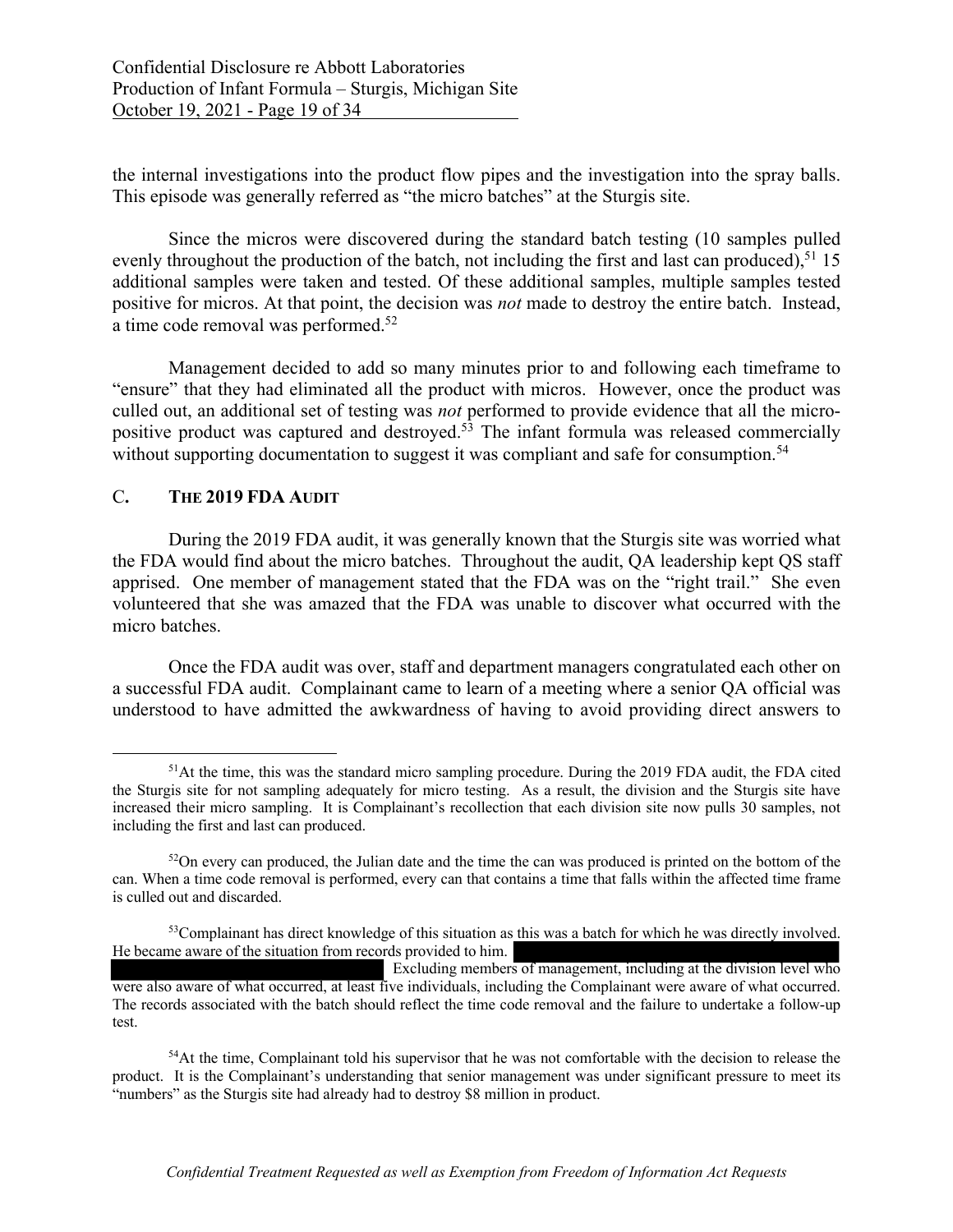questions asked by the FDA.<sup>55</sup> While Complainant does not know what precisely was withheld from FDA officials, he is aware of a conscious effort to avoid disclosure.56

## *"Preparing" files for Auditors*

In addition, in conjunction with FDA and corporate audits, Complainant became aware of what he reasonably believed was a practice of "sanitizing" files before furnishing them to auditors. It involved records being pulled and reviewed by management officials apart from where the auditors were located. He was also led to believe that some records were culled before furnishing a file to the auditors. Complainant does not know what actually took place. But he had and has concerns based upon what he observed in other contexts during his time at the Sturgis site.<sup>57</sup>

### **D. CLEAN-IN-PLACE (CIP) STAFFING AND PRACTICES**

The CIP practices at the Sturgis site were inadequate in countless ways. Aside from being dangerously lax in terms of product safety, they suggest countless violation of cGMPs. Despite concerns raised with management by the Complainant and others, the questionable practices were allowed to proliferate.

## **1. No Regularized Practice of Verifying that CIP Work Was Performed**

The cGMPs and 21 CFR  $\S$  106.30(f), in particular, provides that:

[a] manufacturer shall ensure that equipment and utensils used in the manufacture of infant formula are cleaned, sanitized, and maintained at regular intervals to prevent adulteration of the infant formula.

(1) An individual qualified by education, training, or experience to conduct such a review shall review all cleaning, sanitizing, and maintenance to ensure that it has been satisfactorily completed.

(2) A manufacturer shall make and retain records on equipment cleaning, sanitizing, and maintenance, in accordance with §  $106.100(f)(4)$ .

<sup>&</sup>lt;sup>55</sup>It was generally known that this official is reported to have stated something along the lines of "All I could do was smile. I couldn't answer their questions without incriminating the site."

<sup>56</sup>All of QS was aware of the Sturgis site being worried what the FDA would find. A far greater number of employees were present when a member of management admitted to withholding information from the FDA.

<sup>&</sup>lt;sup>57</sup>The Sturgis site has a history of misleading Abbott's corporate audit team. After the Sturgis site covered up the 2010 beetle infestation such that within a month or so after the corporate audit, Abbott recalled numerous batches affected by the infestation and shut the plant down temporarily for cleaning.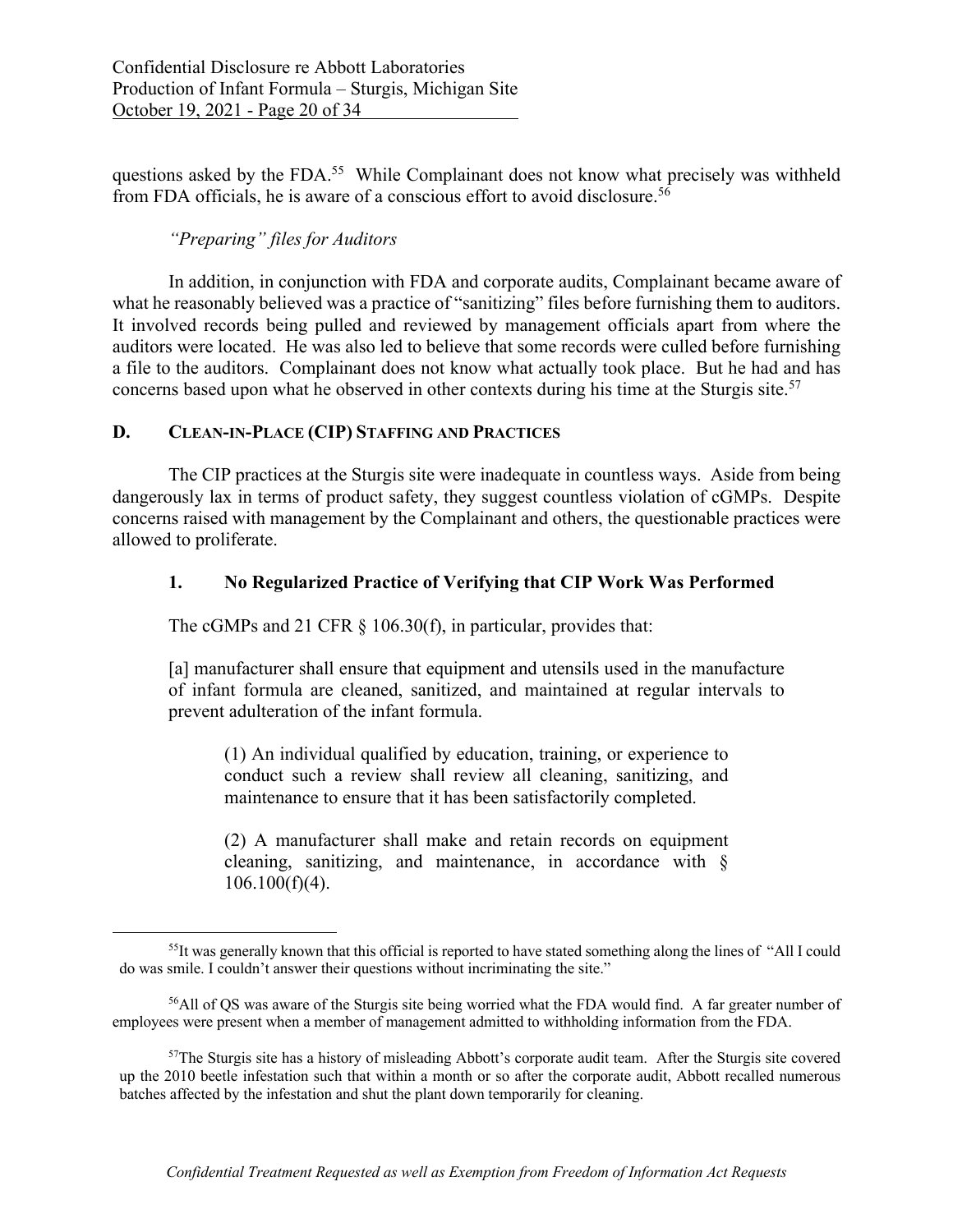In addition, 21 CFR  $106.100(f)(4)$  provides that

 $[r]$ ecords, in accordance with § 106.30(f), on equipment cleaning, sanitizing, and maintenance that show the date and time of such cleaning, sanitizing, and maintenance and the production aggregate number of each infant formula processed between equipment startup and shutdown for cleaning, sanitizing, and maintenance. *The person performing and checking the cleaning, sanitizing, and maintenance shall date and sign or initial the record indicating that the work was performed.*<sup>58</sup>

The Sturgis site relies on what is generally referred to as a checklist for its CIP ("CIP checklist") process for equipment. It is essentially a document that directs the operators on how to perform the CIP. It lists all the steps that need to be performed as part of the CIP process such as what needs to be done to prepare the equipment for the CIP; what needs to be done while the CIP is running; and what needs to be done after the CIP is finished.<sup>59</sup> At the Sturgis site, the CIP checklist is not part of the records of a batch and therefore is not subject to review by QS.

The CIP checklists are controlled by the manufacturing departments: processing, drying, and dry blending. Each department creates its own CIP checklist. A committee associated with each department controls all changes to their CIP checklist. The committee decides if a suggested change is needed. For every task in the CIP checklist, there is a provision for an operator to sign and date for completing that task. However, no one reviews the checklists to determine whether the steps were taken, including providing the requisite signature.

At the Sturgis site, there is no requirement for those performing the CIP work to sign and date any document verifying the performance of the work. No review or enforcement takes place by QS or anyone at the Sturgis site. If an operator is not inclined to sign the CIP checklist, no one is held accountable. The checklists are maintained by each department and are not part of the batch records.

Management was well aware of the inadequacy of the monitoring of the CIP checklists.<sup>60</sup> On numerous occasions, Complainant, as well as others, specifically requested that the CIP

<sup>58</sup>Emphasis added. Again, it should be noted and emphasized that the Sturgis site *did not and does not* require "the person performing and checking the cleaning, sanitizing, and maintenance" to "date and sign or initial the record indicating that the work was performed."

<sup>&</sup>lt;sup>59</sup>Some examples would include spraying down the inside of the equipment; ensuring the chemical hoses are properly connected to the equipment; and verifying the absence of any remaining product or water in the equipment after the completion of the CIP.

 $60$ This was common knowledge throughout these production departments (processing and dry blending). Complainant became directly aware of this failure when he was a dry blending operator. In addition to management, at least seven in QS knew that the CIP checklists exist and the absence of any meaningful monitoring. Over 20 people in the two production departments are aware of the CIP checklists and the inadequate monitoring of the checklists.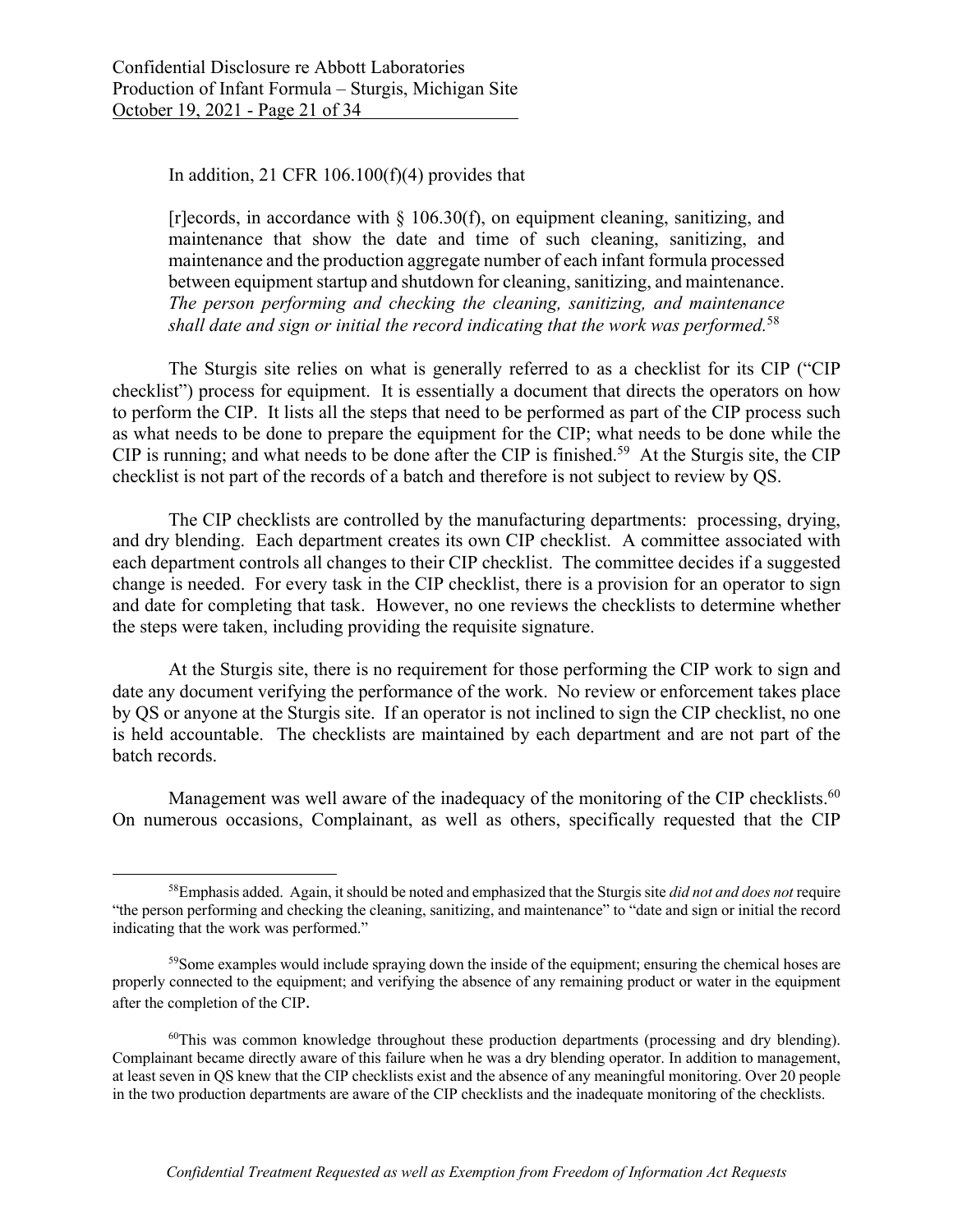checklists be converted to a work order, be subject to Abbott's change control processes, and be audited to ensure compliance with FDA protocols. Their requests were repeatedly rejected.

## **2. Lack of Adequate Education, Training, or Experience**

The cGMPs for infant formula and 21 CFR  $\S$  106.10(a), in particular, provides that:

[a] manufacturer *shall* employ sufficient personnel, *qualified by education, training, or experience, to perform all operations*, including all required recordkeeping, in the manufacture, processing, packing, and holding of each infant formula and to supervise such operations to ensure that the operations are correctly and fully performed.<sup>61</sup>

The cGMPs for infant formula and 21 CFR § 106.30(f), in particular, also provides that:

[a] manufacturer shall ensure that equipment and utensils used in the manufacture of infant formula are cleaned, sanitized, and maintained at regular intervals to prevent adulteration of the infant formula.

(1) An individual *qualified by education, training, or experience* to conduct such a review shall review all cleaning, sanitizing, and maintenance to ensure that it has been satisfactorily completed.<sup>62</sup>

What is often referred to as a "CIP chart" is a chart that records the mechanical testing as part of the CIP process and the chemical concentrations used in the CIP process. For example, the CIP Chart also shows when one piece of equipment turns on and off. The chart shows at the cleaning stage and at the sanitization stage how much of each chemical is being used for cleaning.

In 2019, management at the Sturgis site decided to no longer have the CIP engineer or a quality engineer review CIP charts after a cleaning was performed on stationary equipment. The recommendation was made to create a position and hire an individual who would undergo the proper training to be able to understand and review these charts. However, the two ranking members of the committee, the QS manager and the site compliance manager, rejected the recommendation and chose to have a contingent employee "review" the charts instead.

On a number of occasions, Complainant raised concerns with management as to the inadequacy of the training and experience of those individuals conducting the CIP review process.63 Since the contingent worker did not have the experience, knowledge base, or training,

<sup>61</sup>Emphasis added.

<sup>62</sup>Emphasis added.

<sup>&</sup>lt;sup>63</sup>All of which was consistent with the mandate of the cGMPs and 21 CFR §§ 106.30(f)(1); 117.4(b) in particular. Two of Complainant's colleagues brought the situation to Complainant's attention. In addition to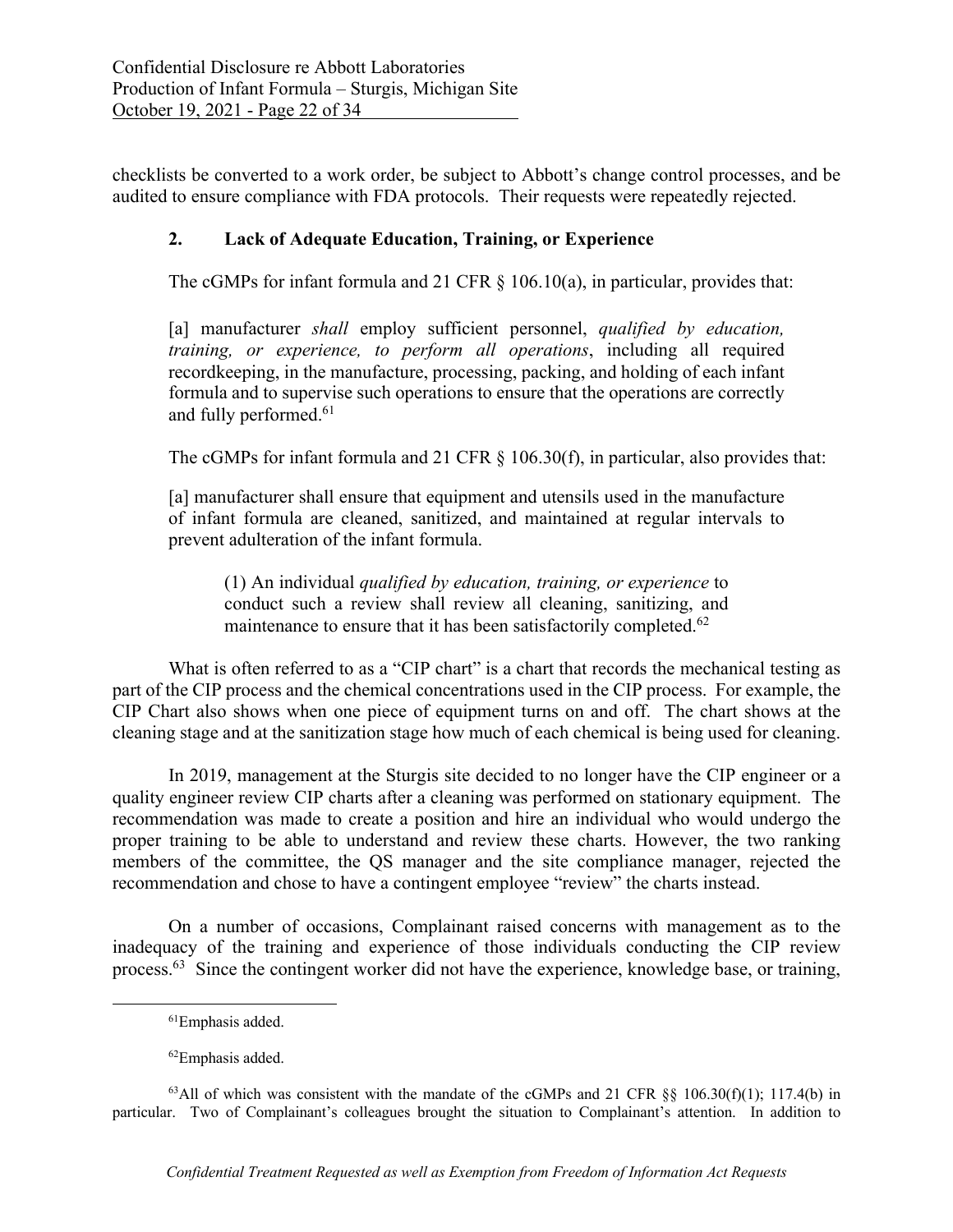he or she could only audit the chemical concentration information in the CIP chart.<sup>64</sup> It was and remains the Complainant's view, which was shared by others, that the Sturgis site did not,<sup>65</sup> and still does not, have someone of sufficient experience or training conducting the review process of the CIP charts. 66

## **3. Inadequate Review of CIP Charts**

The cGMPs for infant formula and 21 CFR § 106.35(b), in particular, provides in pertinent part that:

[a]ll systems shall be designed, installed, tested, and maintained in a manner that will ensure that they are capable of performing their intended function and of producing or analyzing infant formula in accordance with this subpart and subpart C of this part.

(1) A manufacturer shall ensure, at any point, step, or stage where control is necessary to prevent adulteration of the infant formula, that all hardware is routinely inspected and checked according to written procedures and that hardware that is capable of being calibrated is routinely calibrated according to written procedures.

\* \* \* \* \*

*(3) A manufacturer shall ensure that each system is validated prior to the release for distribution of any infant formula manufactured using the system.*

(c) A manufacturer shall make and retain records, in accordance with § 106.100(f)(5), concerning mechanical or electronic equipment.

<sup>64</sup>At the time of Complainant's termination, no one in QS had the appropriate training or knowledge base needed to review the CIP charts. The knowledge base for this task would require substantial training and experience.

<sup>66</sup>Prior to August of 2020, the absence of sufficiently trained and experienced personnel had been ongoing for well over a year. This was not an oversight on the part of management. Management fully understood the importance of having someone with adequate experience and training.

management, the leadership of the three departments were well aware of the decision to hire an untrained individual lacking in relevant experience and education.

<sup>&</sup>lt;sup>65</sup>During one of the 2019 micro events, one of the root causes was an electrical shortage that caused some of the spray balls (cleaning chemicals are shot through the system via the spray balls) inside the processing equipment to malfunction. As a result, the spray balls were covered in caked-on moldy product. This malfunction could have been caught simply by a review of the CIP chart by experienced and properly trained CIP staff. Indeed, this issue was discovered on a CIP chart several weeks later once QA leadership asked a CIP engineer, who had the requisite training, to take a look at the chart pertaining to this CIP.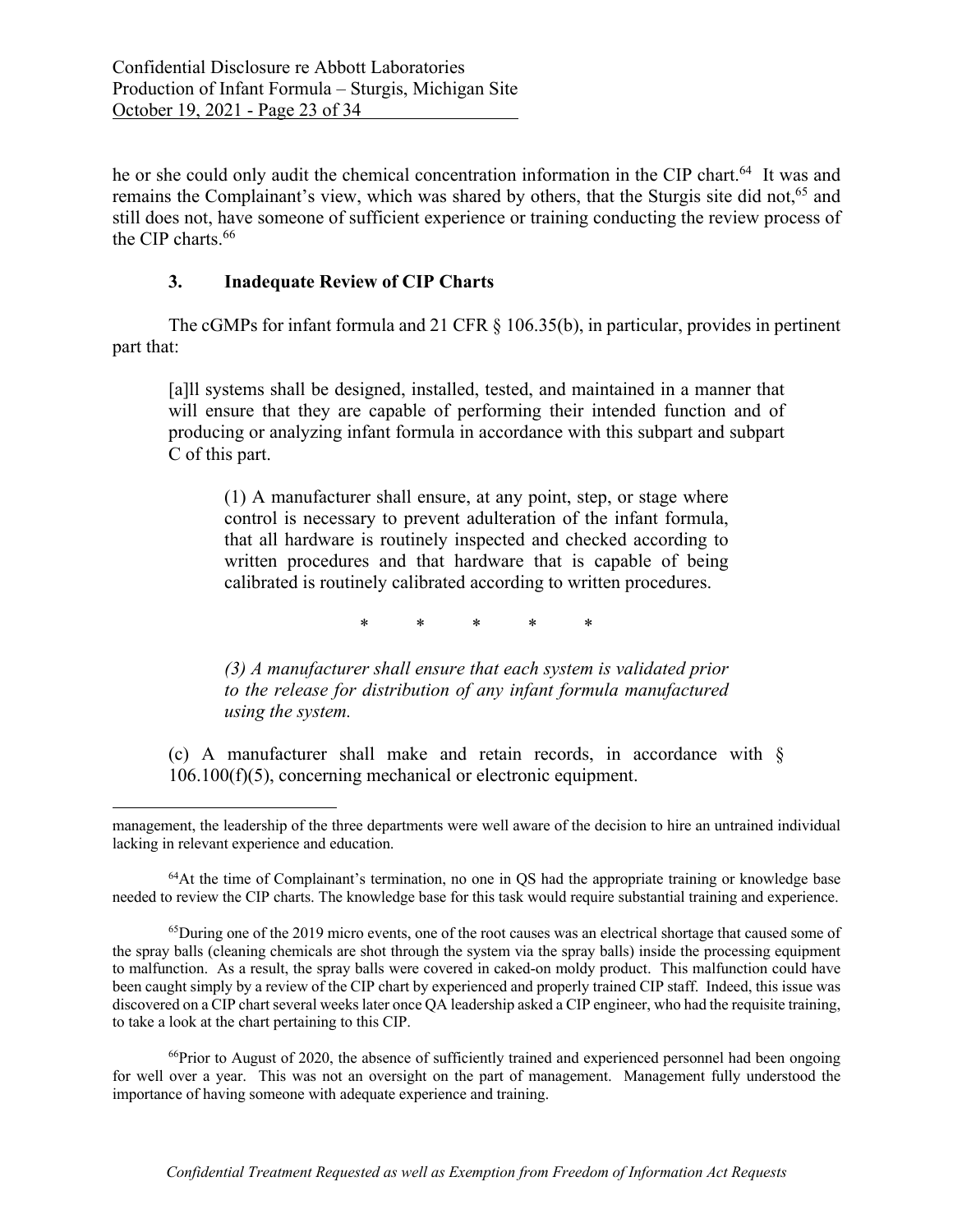It is the Complainant's understanding that the Sturgis site has been reporting to the FDA that CIP charts were reviewed prior to the release of each batch.<sup>67</sup> Such an assertion was false and, importantly, materially false. The only time someone would review the CIP charts was when problems arose. The contingent worker was basically gathering and filing the charts. Given their lack of experience and inadequate training, they were unable to undertake a credible review of the CIP charts.

But aside from a lack of training and experience, the audit of the CIP charts was inadequate. No audit or review of the CIP checklists takes place to ensure that the requisite steps were taken. The CIP checklists tell operators what to do or how to perform the CIPs. The CIP chart only shows whether everything mechanically worked correctly and whether or not the correct chemical concentration was used.

The CIP chart does not state whether or not the equipment is actually clean or whether a CIP is performed properly. For example, unlike the CIP chart, the CIP checklists literally direct an operator, after the CIP is complete, to open the equipment and visually inspect for any missed product. If there is still product in the equipment after the CIP, the check list directs the CIP to be redone.

### **4. Spot Cleaning Instead of Entire Area Cleaning**

The cGMPs for infant formula and 21 CFR § 106.20(a), in particular, provides that:

[b]uildings used in the manufacture, processing, packing, or holding of infant formula shall be maintained in a clean and sanitary condition and shall have space for the separation of incompatible operations, such as the handling of raw materials, the manufacture of the product, and packaging and labeling operations.

Spot cleaning is usually done after a protein-free CIP takes place. In order to provide data stating an environment is truly protein free, the lab takes environmental swabs. If one of the swabs comes back positive for protein, that specific spot is re-cleaned and re-tested. If an environmental swab tests positive for protein, Abbott policy requires that the entire environment be re-cleaned and re-swabbed. But again, meeting metrics took precedence. The practice at the Sturgis site was to re-clean the localized area and then re-test. The policy was repeatedly disregarded during Complainant's time at the Sturgis site.<sup>68</sup>

 $67$ Indeed, a member of management stated to others on several occasions that this is what was being told to FDA officials.

<sup>&</sup>lt;sup>68</sup>Complainant first experienced this ongoing practice as a dry blending operator. It was a common practice in the processing, drying, and dry blending departments. Several people from QS previously worked in production, and they too were aware of these practices as it was discussed with Complainant from time to time. In addition to management, the lab performing the swabs was also aware of the practice.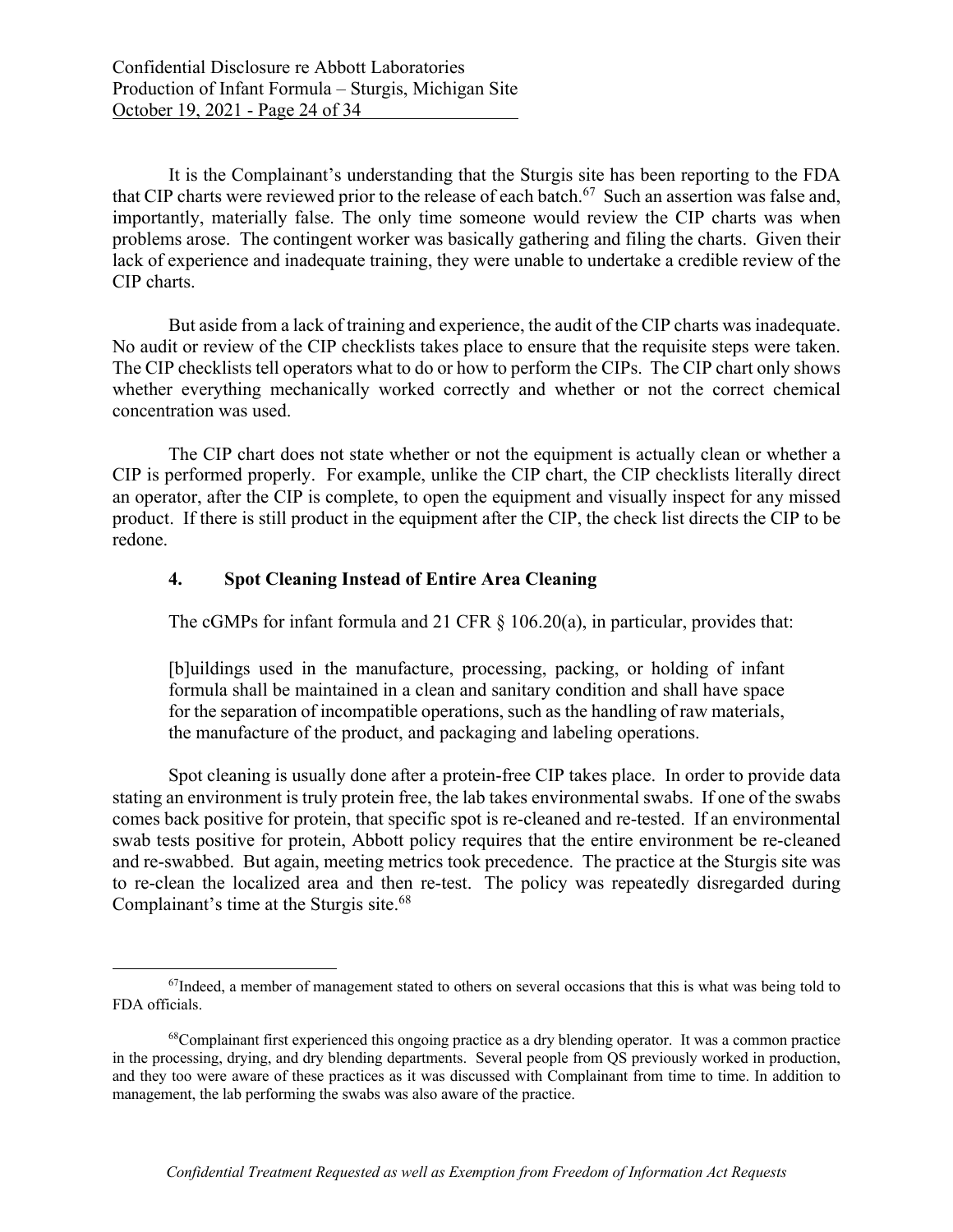### **E. FAILURE TO TAKE CORRECTIVE MEASURES**

The mandate of the cGMPs and 21 CFR  $\S$  117.110(a), in particular, require that

[t]he manufacturer, processor, packer, and holder of food must *at all times* utilize quality control operations that reduce natural or unavoidable defects to the lowest level currently feasible.<sup>69</sup>

#### *a. Failure to Correct a Notoriously Deficient Testing Procedure*

Complainant was responsible for a testing procedure relating to the export of product that was widely known to be prone to lead to mistakes by highly competent employees. This was common knowledge within the division and the Sturgis site.70 Complainant was even told by division headquarters that some sites were not using the testing procedure because of the extreme difficulties it posed in leading to errors.

The Sturgis site produces more products affected by this procedure than any other site in the division. In February of 2020, Complainant was explicit in raising concerns as to the efficacy of the testing procedure. He suggested that steps be taken to address the problems with the procedure so as to avoid a recurrence of what had happened to him as well as countless others within Abbott's operations.

Despite the widely acknowledged deficiencies of the testing procedure, Complainant's suggestion for taking remedial action was rejected by management at the Sturgis site.<sup>71</sup> No remedial action of any kind was suggested or even encouraged. Despite its widely-recognized deficiencies, the testing procedure continues to be used.72

#### *b. Inadequate Training and Experience to Interact with Third-Party Labs*

Aside from failing to comply with the mandate of 21 CFR  $\S$  117.110(a) to reduce natural or unavoidable defects, the Sturgis site failed to comply with the requirements of the cGMPs of

<sup>69</sup>Emphasis added.

 $<sup>70</sup>$ It was even acknowledged at a 2019 Abbott Nutrition conference attended by the Complainant with other</sup> QA representatives.

 $71$ As further evidence of the nature of the retaliation against those who raised concerns, Complainant's isolated mistake associated with the procedure was used against him. It was his first and only mistake associated with the procedure. The irony was that the Complainant became the "go to" expert within the division as to the testing procedure.

 $72$ Complainant repeatedly raised his concerns with management at the Sturgis site as well as others at the division level. The deficiencies were widely known despite risk to product safety and quality assurance in the export of product.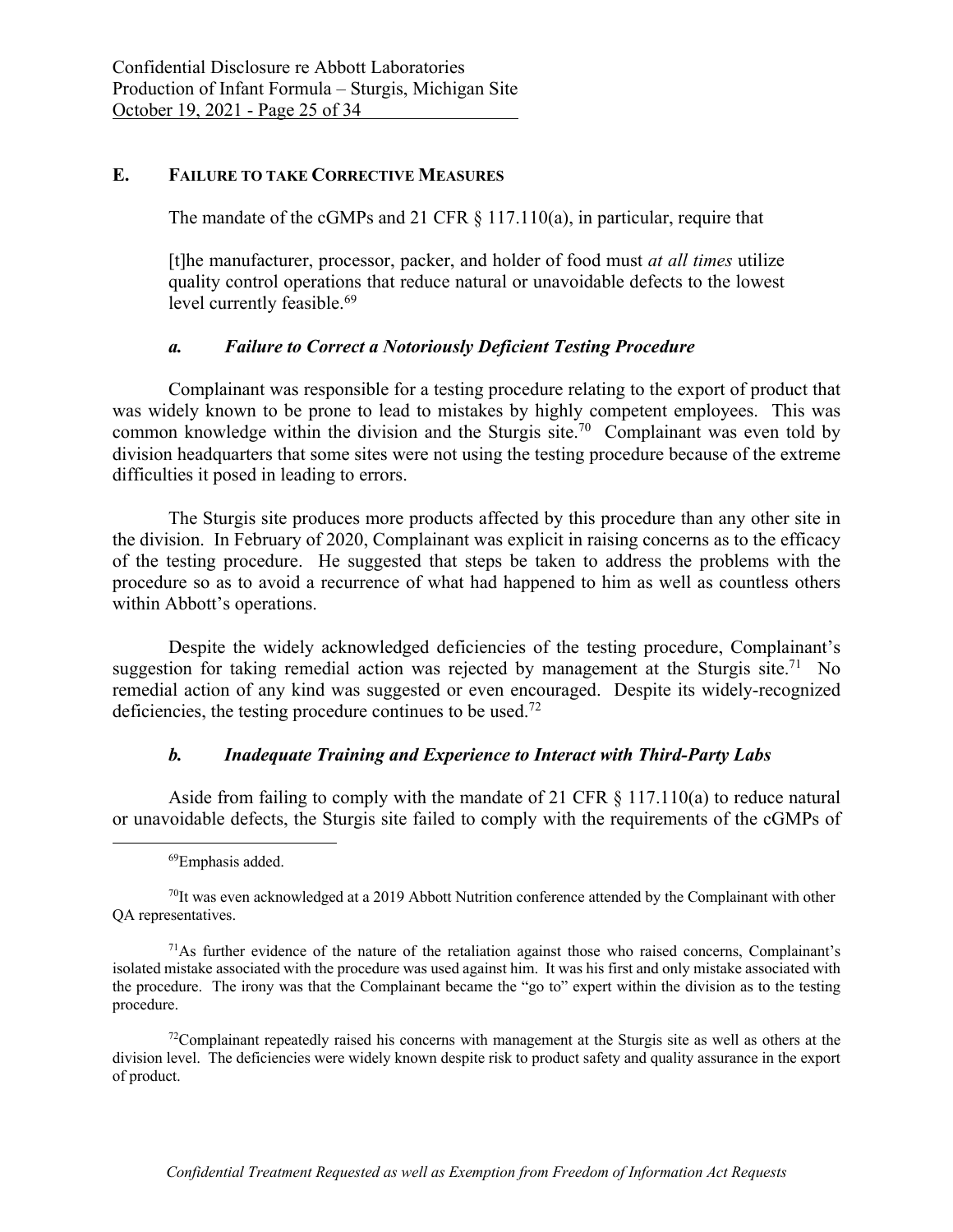having "an individual qualified by education, training, or experience" in a position to make such determinations in interacting with the TPLs. Indeed, 21 CFR § 106.40(d) provides:

A manufacturer shall develop written specifications for ingredients, containers, and closures used in manufacturing infant formula and shall develop and follow written procedures to determine whether all ingredients, containers, and closures meet these specifications. When any specification is not met, *an individual qualified by education, training, or experience* shall conduct a documented review, shall determine whether a failure to meet such a specification could result in an adulterated infant formula, and shall make and document a material disposition decision to reject the ingredient, container, or closure or the affected infant formula; to reprocess or otherwise recondition the ingredient, container, or closure or the affected infant formula; or to approve and release the ingredient, container, or closure or the affected infant formula for use.73

 Every division site in the United States utilizes TPLs to test items they are not capable of testing. Sometimes TPLs are also used where it may be more efficient. Except for the Sturgis site, the analytical labs at each site work directly with the TPLs. This can involve highly technical issues requiring significant training and expertise.

 The Sturgis site moved the responsibility for interacting with the TPLs to QS. No one within QS had the same level of expertise as the staff of the analytical lab at the Sturgis site. Nor did the Complainant who was made responsible for interacting with the TPLs. He was repeatedly put in situations where he lacked adequate training and experience.

 While Complainant tried to compensate for his lack of expertise by seeking input from the analytical lab, he was not qualified to address many of the complexities associated with the TPL. He repeatedly raised concerns with management as to his lack of training and experience. He suggested that, like the other division sites, it should be more competently handled by properly trained staff of the analytical labs.74

## **F. LACK OF TRACEABILITY**

The cGMPs for infant formula and 21 CFR  $\S$  106.80, in particular, provides that:

[e]ach production aggregate of infant formula shall be coded with a sequential number that identifies the product and the establishment where the product was packed and that permits tracing of all stages of manufacture of that production

<sup>73</sup>Emphasis added.

<sup>&</sup>lt;sup>74</sup>In addition to management and members of the analytical lab,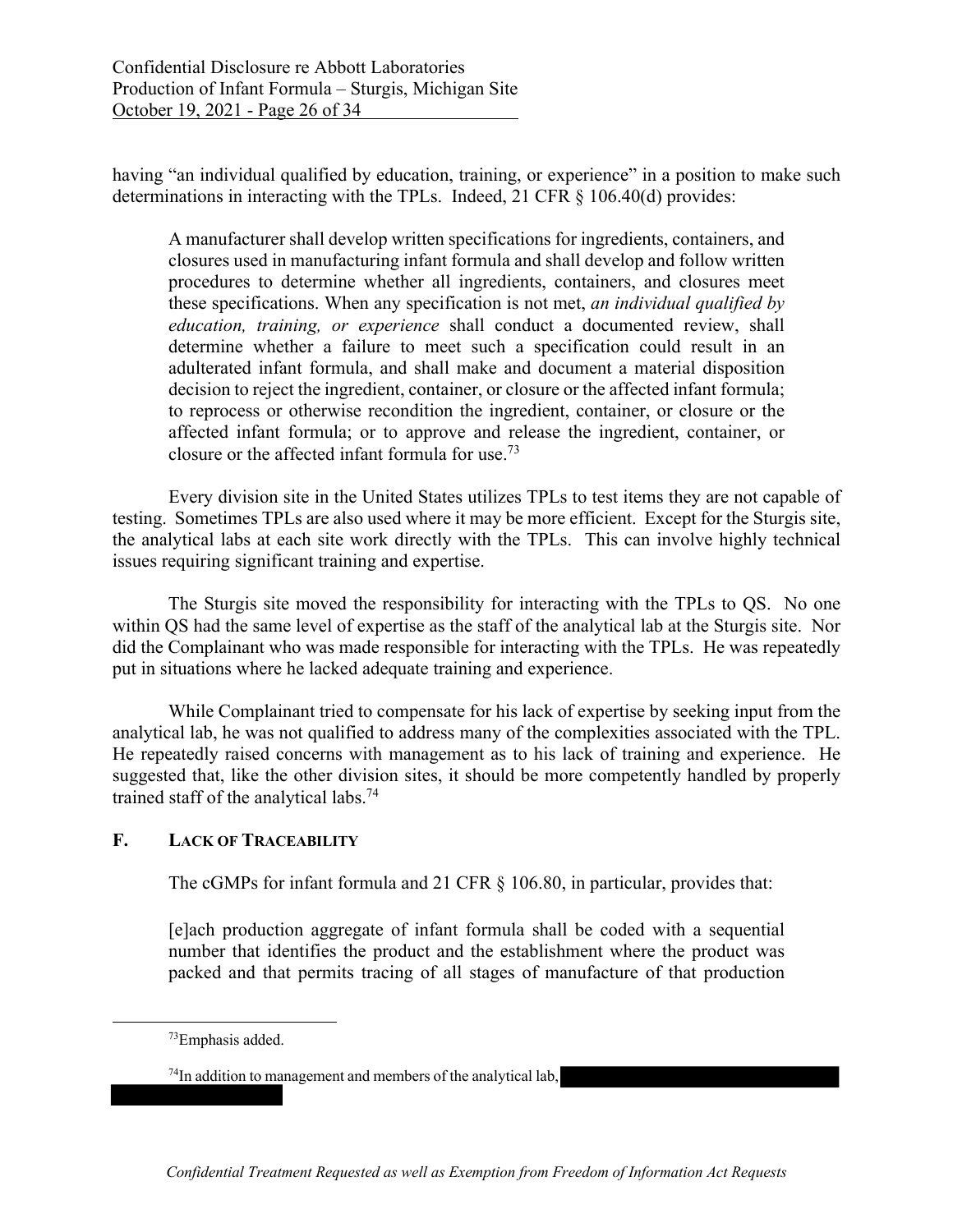aggregate, including the year, the days of the year, and the period during those days that the product was packed, and the receipt and handling of raw materials used.

The Sturgis site has had significant issues regarding the traceability of its products.<sup>75</sup> QS Sturgis frequently received notification from its warehouse that pallets were found to be either mislabeled or not labeled.<sup>76</sup> Often the batch to which the pallet belonged had already been released and shipped.

 The Sturgis site uses an automated pallet labeler. The labeler is supposed to be able to read the pallet, print a label with the correct batch specific information, and apply the label to the pallet. However, the labeler did not always work properly. This was more apt to occur when multiple batches of different products were running. Management at the Sturgis site was well aware of this recurring problem.

 Whenever an issue arises during production and a rework is required, every pallet in the affected time frame gets pulled back to the production floor and inspected. To ensure the correct pallets are being selected, lists of pallet identification numbers associated with that batch are reviewed and the pallets pulled. Due to the mislabeled or unlabeled pallets in the warehouse, QS staff never knew with certainty if every affected pallet was retrieved.<sup>77</sup>

### **III. INADEQUATE INTERNAL CONTROLS**

 In countless ways, Abbott has failed to implement and actively enforce adequate internal controls with respect to the Sturgis site. This failure does not appear to be limited to the Sturgis site. Officials at the division level were aware of many of the problems and failed to take corrective measures. Corporate policies and practices were and are clearly inadequate. Indeed, there is evidence that some officials at the division and corporate levels may also be complicit.

(b) Labels shall be designed, printed, and applied so that the labels remain legible and attached during the conditions of processing, storage, handling, distribution, and use.

 $^{76}$ Abbott was under a legal duty to ensure that the equipment "be designed, installed, tested, and maintained" so that it will perform as intended. *See*, e.g., 21 CFR § 106.35(b). This includes being routinely inspected and calibrated. *See*, e.g., 21 CFR §106.35(b)(1).

 $77$ It could also extend to situations where the wrong product could be shipped.

٦

<sup>&</sup>lt;sup>75</sup>In addition, 21 CFR  $\S$  106.60 provides that

<sup>(</sup>a) A manufacturer shall examine packaged and labeled infant formula during finishing operations to ensure that all containers and packages in the production aggregate have the correct label, the correct use-by date, and the correct code established under § 106.80.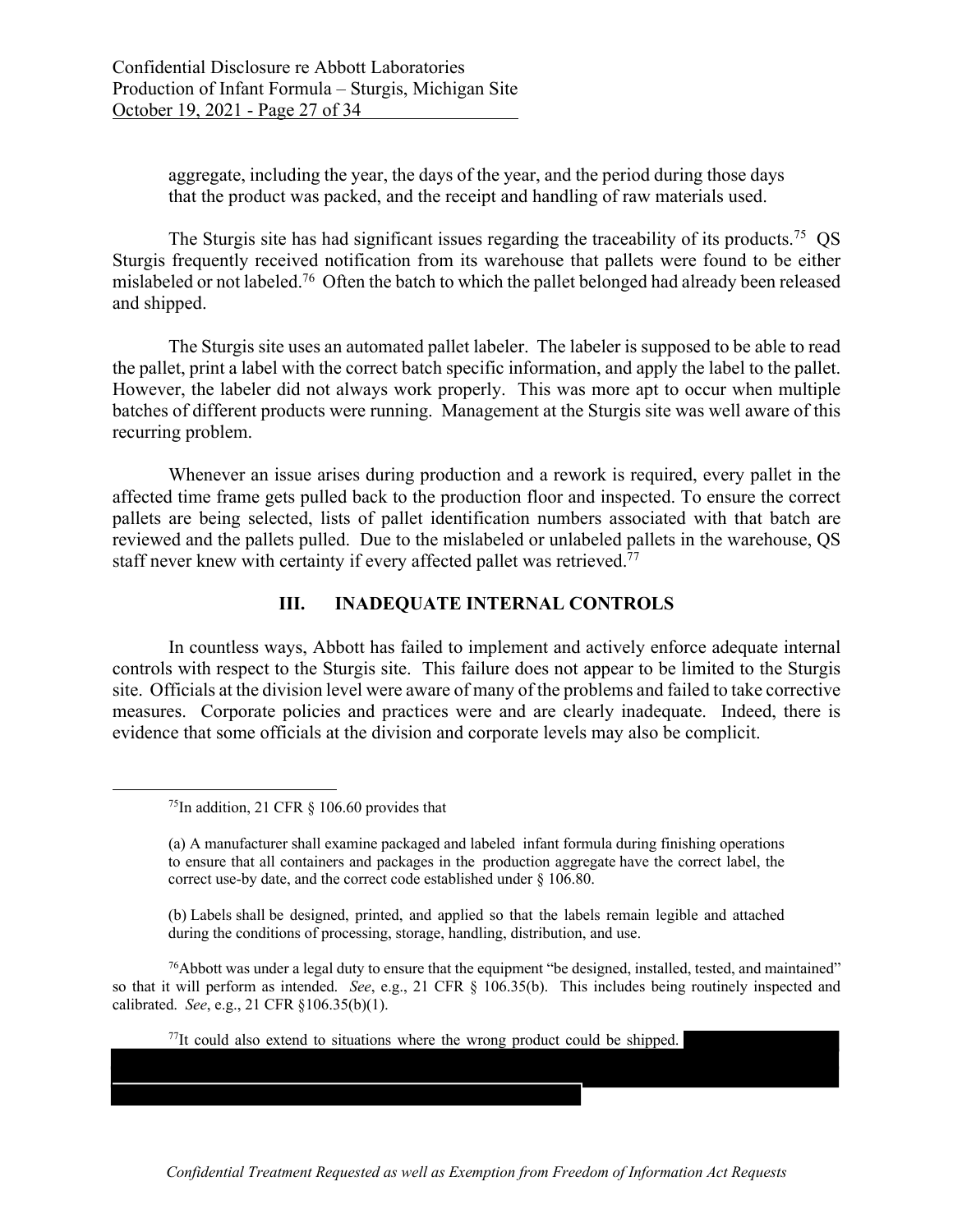#### **A. CONTINUED RELIANCE ON PAPER RECORDS**

It is generally recognized that electronic records enhance an entity's ability to monitor activities at more remote locations. The integrity of record-keeping is enhanced as is the ability to track and audit entries and modifications. The continued reliance on paper records at the Sturgis site raises questions, especially with the conversion to electronic records being budgeted.

 For reasons not entirely transparent, the proposed conversion has been repeatedly deferred. One reason volunteered by one member of management to the Complainant is that electronic records would make the Sturgis site more accountable to others at the division and corporate level. This same member of management has made the same comment to others, including well after the Complainant's departure.

 The ongoing reliance on paper records is suggestive of inadequate internal controls. This is especially so when management at the Sturgis site has repeatedly admitted a desire to keep division and corporate officials from being able to monitor its compliance with regulatory requirements.78 This need is ever-present with there being multiple episodes where management has consciously misled division officials as to PNCs or NCs or the seriousness of a situation.<sup>79</sup>

### **B. LACK OF CONFIDENTIAL MEANS OF REPORTING CONCERNS**

 As the Justice Department has deemed in its guidance for evaluating a company's compliance program, a "hallmark of a well-designed compliance program is the existence of an efficient and trusted mechanism by which employees can anonymously or confidentially report allegations of a breach of the company's code of conduct, company policies, or suspected or actual misconduct."80

 Proactive measures should be instituted "to create a workplace atmosphere without fear of retaliation, appropriate processes for the submission of complaints, and processes to protect whistleblowers."<sup>81</sup> As exemplified by the Sturgis site, Abbott's practices fail to meet one of the

80U.S. Dep't of Justice, *Evaluation of Corporate Compliance Programs* ("Compliance Program Guidance"), at 6 (June 2020)("Confidential reporting mechanisms are highly probative of whether a company has 'established corporate governance mechanisms that can effectively detect and prevent misconduct.'")(citing U.S. DEP'T OF JUSTICE, U.S. ATTORNEYS' MANUAL, § 9-28.800; U.S.S.G. § 8B2.1(b)(5)(C)).

 $78$ Every year Complainant was in QS he was told of there being the availability of funding to transition from paper to electronic work orders. Yet the transition never occurred. On several occasions, a member of management told Complainant and that the Sturgis site not wanting division officials "to see everything we do at Sturgis."

<sup>79</sup>As previously noted, *see* page 10, PNCs and NCs were re-characterized as a quality assessment to avoid the need for approval by division. A quality assessment allowed the Sturgis site to proceed without input and approval from division officials.

 <sup>81</sup>*Compliance Program Guidance, supra* note 80, at 6.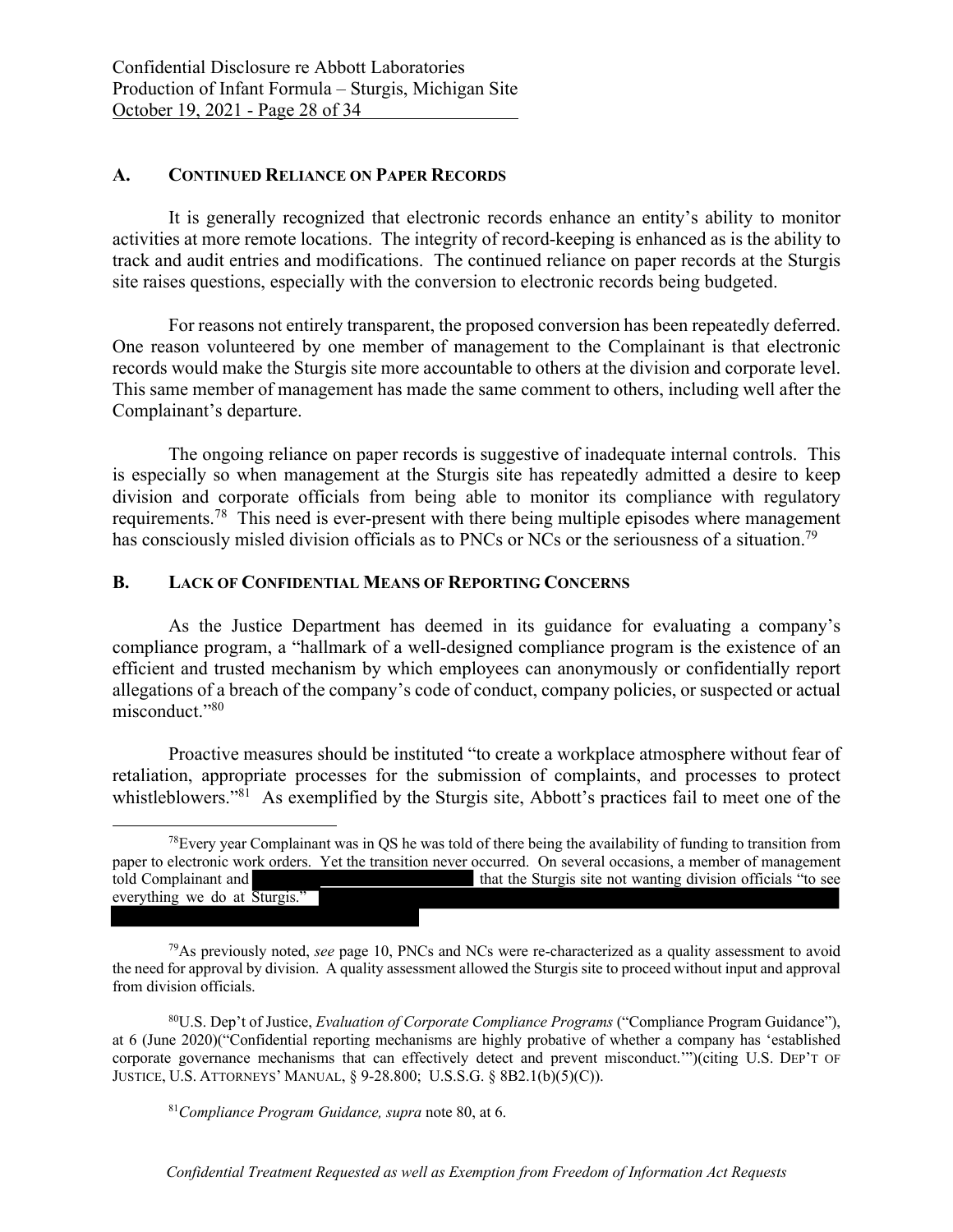basic hallmarks of an effective compliance program. It is a workplace where fear of retaliation is palpable. The basis for that fear is well founded.

## **1. A Palpable Fear of Retaliation Pervades the Sturgis Site**

The Complainant can attest to a number of instances in which his identity as the source of elevating concern was disclosed by management at the Sturgis site. Employees are not free to raise concerns without fear of retaliation. In a recent whistleblower investigation conducted by MIOSHA, the Michigan equivalent of OSHA, management identified in the presence of other staff the names of the individuals being questioned. Even at the corporate level, no meaningful steps were taken to protect the identity of witnesses or to protect against retaliation.<sup>82</sup>

As a further example, the Complainant brought an incident involving a stun gun to the attention of Abbott's office of Employee Relations ("ER"). As a matter of corporate policy, complaints to ER are to be considered protected activity. Employees are led to believe that disclosures to ER will be treated as confidential. At the time he made the complaint to ER, he and his colleague actually discussed the likelihood of retaliation. Despite Abbott's ostensible policy, his identity was disclosed to others at that Sturgis site and retaliation soon followed.<sup>83</sup>

## **2. No Independent Investigations**

In addition, the "independent" investigation conducted by ER that led to Complainant's termination was fabricated. It was, in part, drafted by the supervisor seeking his termination. No follow-up inquiry took place despite an explicit assurance that his side of the allegations made against him would be sought. Instead, the investigator allowed the supervisor to literally draft or re-draft portions of the so-called investigative report.

The investigation was neither "properly scoped" nor "independent, objective, appropriately conducted, and properly documented" as prescribed by the Department of Justice's guidance for corporate compliance programs.<sup>84</sup> Aside from not fully investigating what occurred, the investigator demonstrated a remarkable lack of knowledge of the relevant issues. She was in no position to make a determination.

<sup>&</sup>lt;sup>83</sup>It should be further noted that Abbott refused to place a litigation hold on all records relating to the Complainant when notified in writing that a complaint had been filed with federal and state authorities. The refusal was made in writing and a copy will be provided on request. Counsel has ongoing concerns as to whether records have been altered or destroyed.

<sup>84</sup>*Compliance Program Guidance, supra* note 80, at 16.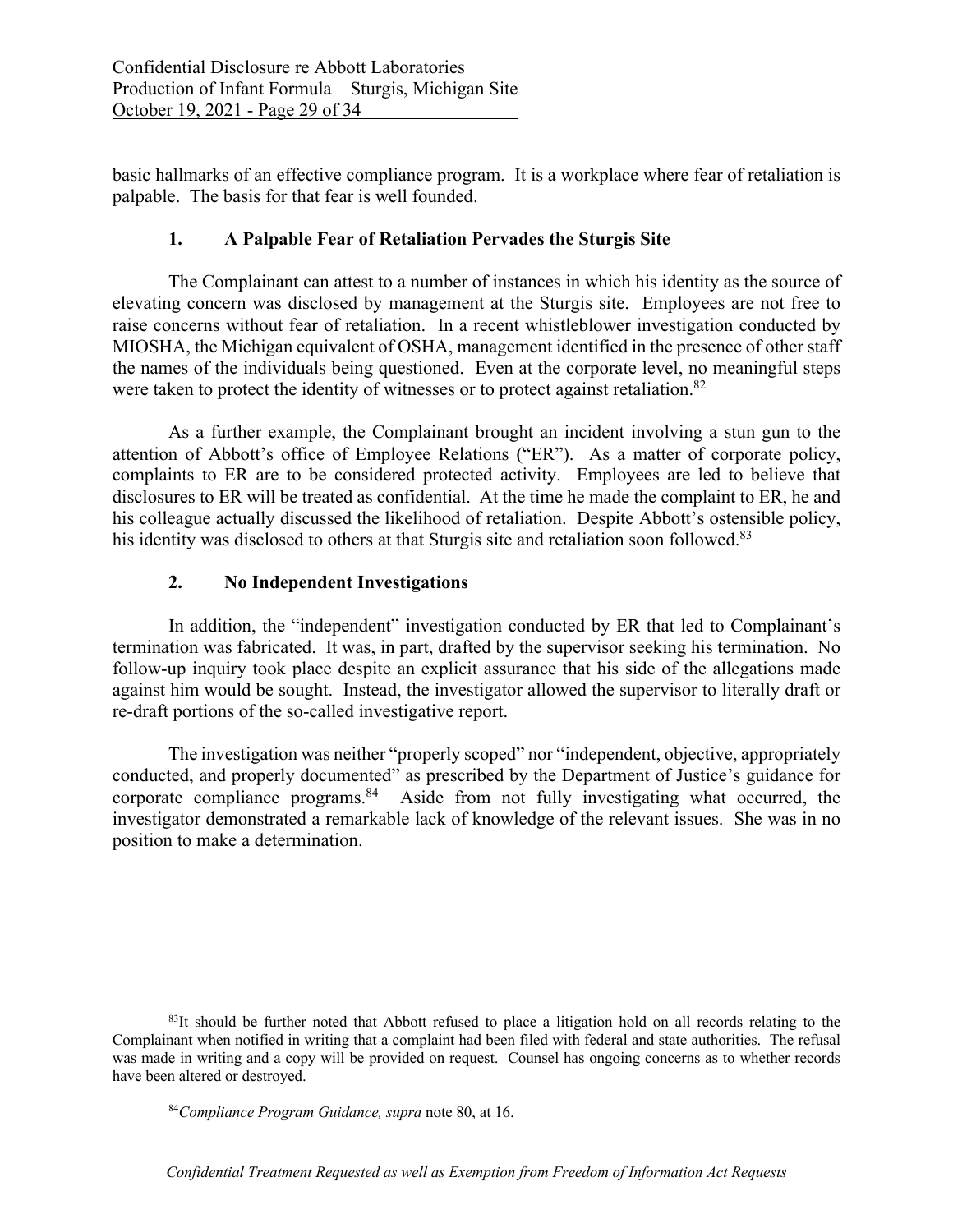### C*.* **LACK OF ACCOUNTABILITY**

As Complainant grew in experience and understanding of the operations at the Sturgis site, he became increasingly concerned as to the absence of accountability in terms of regulatory compliance. He spoke out. He believed the breadth of the lax practices put in jeopardy the safety of the product being produced. Consistent with 21 CFR  $\S$  117.110(a) and other regulatory provisions, he and others reasonably believed that Abbott was under a duty to minimize the likelihood of adulterated product.

### **1. Overlooking the Failure to Follow cGMPs**

Discipline for failing to follow Abbott policies and cGMPs was selective.<sup>85</sup> It was selectively employed to chill outspoken employees. It was almost always overlooked when favored employees were involved.<sup>86</sup> Certainly, employees who were part of management's social network were largely if not entirely exempt from discipline. More than any other site, the Sturgis site was reputed to have the largest number of certificates of analysis ("COA") returned for incompleteness or false information. Yet no one was held accountable for this ongoing practice.

# **2. Calling Regulatory Concerns "Petty"**

Most often, Complainant directed his concerns as to a lack of accountability to his supervisor. But other members of management were involved, including officials at the division level. His concerns were summarily dismissed as "petty." This extended to situations where unaddressed PIRs were intentionally placed in batch files after the release of a batch, thereby suggesting a regulatory violation.<sup>87</sup>

In these instances, the batch files were effectively falsified to suggest a regulatory violation when none existed. It was largely due to lax practices that PIRs were allowed to be submitted late

<sup>85</sup>A classic example is one of the bases for the Complainant's termination. He is alleged to have made a mistake on one of nine batches of product. However, he spotted the oversight, disclosed it, and then had the incomplete projection pages corrected for each batch. Four employees had verified or certified the projection pages on nine batches. Yet none of the latter were terminated. Moreover, whether the Complainant was responsible for the sole oversight is highly questionable as he was following his training when the alleged oversight occurred.

<sup>86</sup>When a favored employee brought a stun gun into the facility at the Sturgis site and shot it twice, management disregarded Abbott policy in failing to bring the incident to the attention of ER. Previously, employees were terminated when employees had guns in their car in the parking lot. In this particular situation, the supervisor admitted that the employee was given a "free pass."

<sup>&</sup>lt;sup>87</sup>This was in part retaliation directed toward the Complainant for being outspoken in terms of compliance issues. In these situations, Complainant was able to catch the unaddressed PIR and take the necessary measures to ensure that the issue had been adequately addressed. Yet management was aware of the practice and took no action despite putting the Sturgis site at risk for regulatory violations. This practice was limited to the Complainant and suggestive of management's complicity in the retaliation for his efforts in having raised regulatory concerns.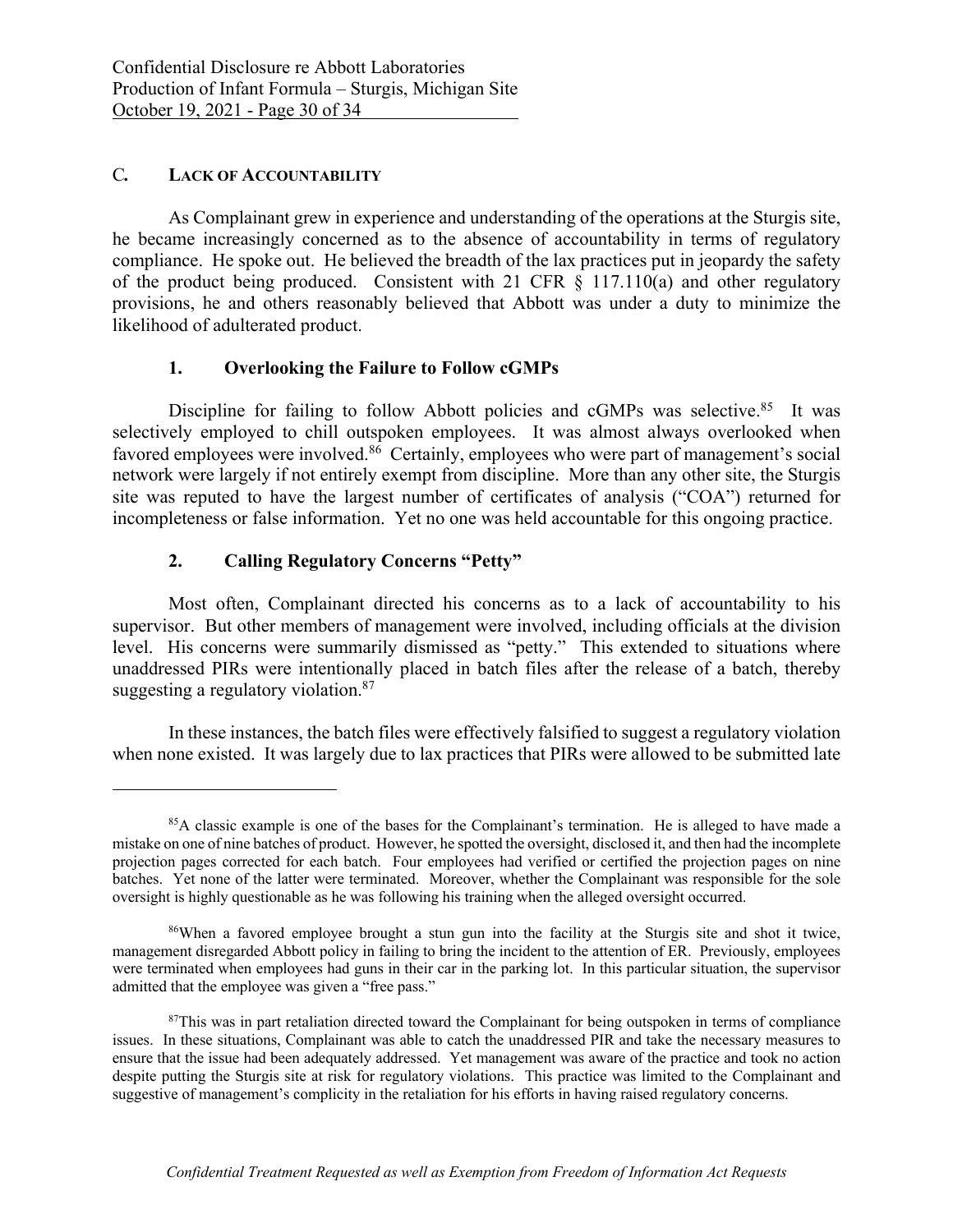by management. Complainant suspects that some of what occurred was intended as retaliation for his efforts to insist upon timely submission of PIRs. Management looked the other way, including officials at the division level.

## **3. Inconsistent and Disparate Treatment**

Disciplinary actions and incentives have not been consistently applied as prescribed by the Department of Justice's guidance for evaluating compliance programs.<sup>88</sup> At the Sturgis site, discipline is not applied consistently. Favored employees are not disciplined in the same manner as those viewed as being outspoken as to compliance issues. Enforcement is selective and inconsistent thereby signaling retaliation to those who raise concerns.

More serious is the fact that members of management who are intimately involved with circumventing what exist in terms of internal controls are not subject to any discipline other than for failures to meet their metrics. These are individuals who also repeatedly misled officials at the division and corporate level. These are individuals who knowingly direct and approve of actions in direct violation of FDA regulations. A culture of compliance does not exist at the Sturgis site as mandated by the FDA and the Department of Justice's guidance.<sup>89</sup>

### **D. HIGHLY QUESTIONABLE INCENTIVE STRUCTURE**

It is Complainant's understanding that management at the Sturgis site is rewarded in terms of bonuses of some sort for meeting metrics vis-à-vis other production sites. Productivity is tracked based upon meeting certain data points. Each site provides the information. It was well known to the Complainant and others at the Sturgis site that the information provided to evaluate productivity is frequently and, at times, blatantly false.

Electronic reports were completed where boxes were checked. Despite the reality of what occurred, the Sturgis site would routinely check the boxes saying in effect "yes" to questions addressing, among others: "no discrepancy in work order"; "everything correct in work order"; "did correctly test every time"; and "perfect batch." To all of the questions, the Sturgis site would answer "yes" every time.<sup>90</sup> It was generally recognized among employees at the Sturgis site that management simply "lied" on these reports.

<sup>89</sup>*Id*., at 4.

<sup>88</sup>*Compliance Program Guidance, supra* note 80, at 13.

<sup>90</sup>To be more specific, this information was tracked through a "perfect batch" form. On this form were tracked, among others, discrepancies (missing signatures/dates or data entries), quality assessment/PNC/NC information, and destruct information. A member of the QS staff tracked the information. For certain periods, this included the Complainant. Despite the information being tracked, the QS manager disregarded the tracked information and dictated what to report so that the Sturgis site would have a perfect batch metric each month. Rarely would the underlying data support a perfect batch metric.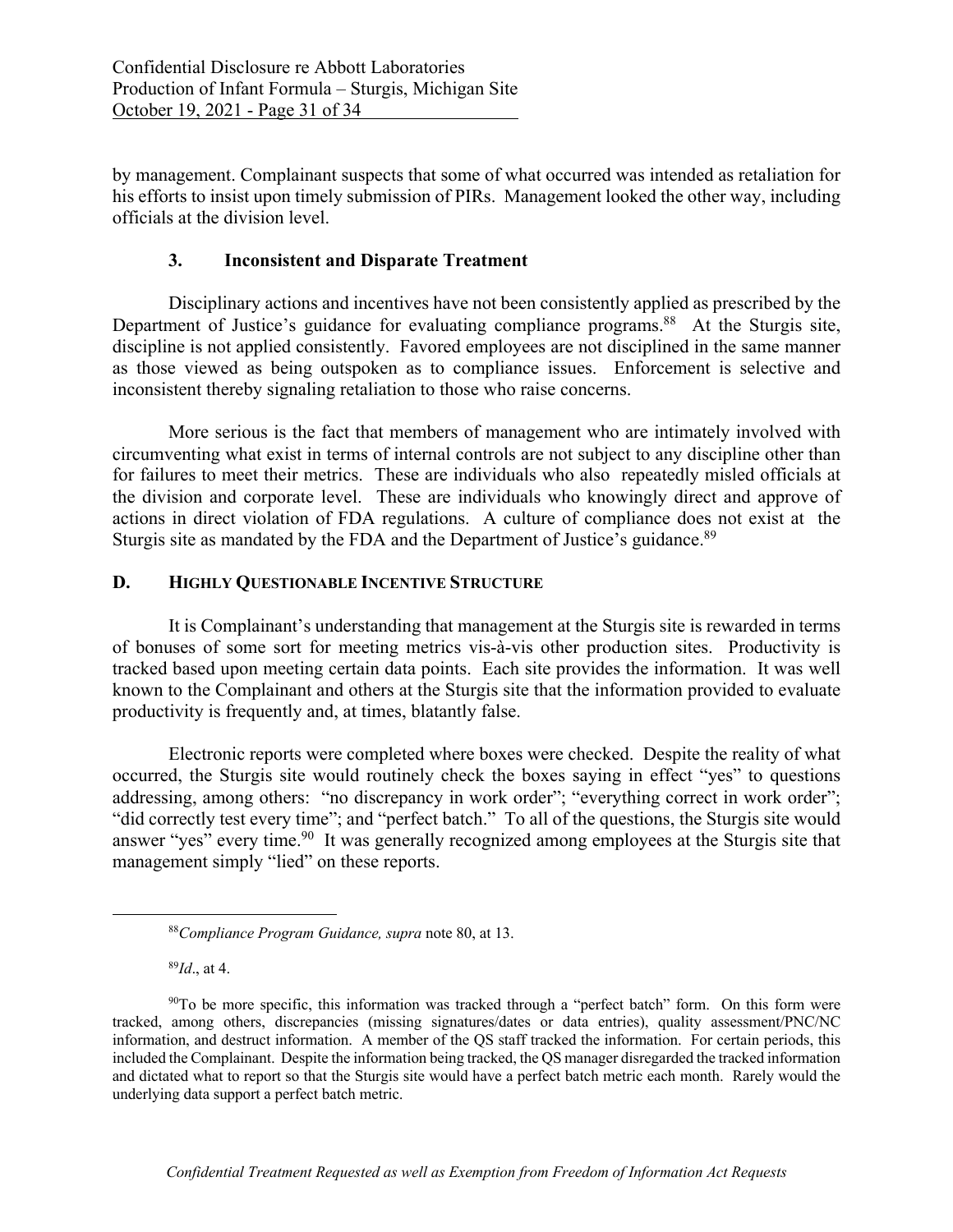Complainant firmly believes that the unrelenting pressure to meet metrics was a factor in overriding product safety concerns. The failure to meet metrics was weaponized against employees. When product safety concerns were raised, employees were told that they would be singled out and held personally responsible for failing to meet certain metrics in terms of production.91 Meeting metrics was an all-consuming consideration in almost every decision.

As the Justice Department has also deemed in its guidance for evaluating a company's compliance program that "[a]nother hallmark of effective implementation of a compliance program is the establishment of incentives for compliance and disincentives for noncompliance."92 The incentives relative to compliance are insignificant if not nonexistent at the Sturgis site. Despite the incredible risks associated with failing to meet FDA regulations, meeting quantitative metrics was and is the governing consideration at the Sturgis site.

### **E. MATERIAL CONTINGENT LIABILITY**

Certifications of compliance with FDA regulations, including cGMPs, are required to secure rebates under the Special Supplemental Nutrition Program for Women, Infants, and Children ("WIC Program"). The WIC Program provides federal grants to states for supplemental foods, health care referrals, and nutrition education for low-income pregnant, breastfeeding, and non-breastfeeding postpartum women, and to infants and children up to age five who are found to be at nutritional risk. Abbott is a major participant in the WIC Program.

Rebates are provided to manufacturers who supply infant formula for the program and are otherwise eligible. Eligibility for the WIC program is governed by 42 U.S.C. § 1786(f)(15):

To be eligible to participate in the program authorized by this section, a manufacturer of infant formula that supplies formula for the program shall—

(A) register with the Secretary of Health and Human Services under the Federal Food, Drug, and Cosmetic Act (21 U.S.C. 321 et seq.); and

(B) before bidding for a State contract to supply infant formula for the program, *certify with the State health department that the formula complies with such Act and regulations issued pursuant to such Act*. 93

<sup>&</sup>lt;sup>91</sup>Indeed, for a period of time, an employee who caused the site to miss a metric had a one-on-one performance review with the site Director.

<sup>92</sup>*Compliance Program Guidance, supra* note 80, at 13.

<sup>&</sup>lt;sup>93</sup>Emphasis added.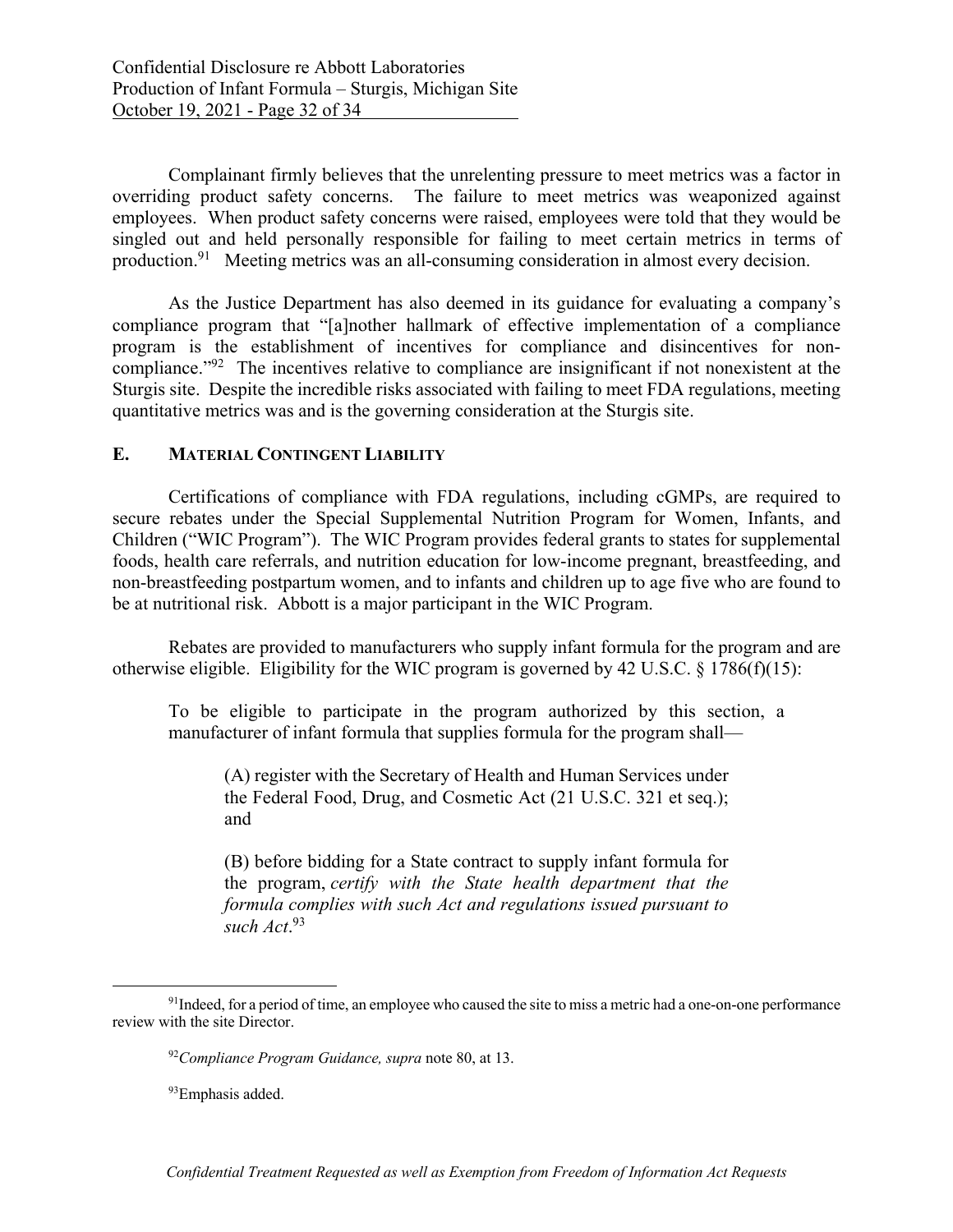The regulations for the WIC Program and 7 CFR § 246.2, in particular, states that "[i]nfant formula means a food that meets the definition of an infant formula in section 201(z) of the Federal Food, Drug, and Cosmetic Act (21 U.S.C. 321(z)) and that meets the requirements for an infant formula under section 412 of the Federal Food, Drug, and Cosmetic Act (21 U.S.C. 350a) and the regulations at 21 CFR parts 106 and 107." As has been laid out in some detail in the foregoing, credible evidence exists to suggest that Abbott has for some time not fully complied with FDA regulations and 21 CFR part 106 in particular.

The regulations relating to the cGMPs appear to directly apply to many of the violations observed and reported by the Complainant and others at the Sturgis site. Abbott is a major beneficiary of rebates under the WIC program. To what extent it benefits from the five-to-sixbillion-dollar a year program is unclear. Yet the prospect of being terminated from the WIC program poses a material contingent liability. Given what the Complainant has reported, the veracity of certifications provided to federal and state officials are suspect.

## F. *Fraud Against Shareholders.*

Fundamental to federal law relative to fraud against shareholders is the issue of materiality. However, materiality is not limited to quantitative materiality. "The omission or misstatement of an item in a financial report is material if, in the light of surrounding circumstances, the magnitude of the item is such that it is probable that the judgment of a reasonable person relying upon the report would have been changed or influenced by the inclusion or correction of the item. This formulation in the accounting literature is in substance identical to the formulation used by the courts in interpreting the federal securities laws. The Supreme Court has held that a fact is material if there is  $-$ 

a substantial likelihood that the . . . fact would have been viewed by the reasonable investor as having significantly altered the "total mix" of information made available."94

"[A]n intentional misstatement of immaterial items in a registrant's financial statements may violate Section 13(b)(2) of the Exchange Act and thus be an illegal act."<sup>95</sup> Among the considerations that may well render material a quantitatively small misstatement of a financial statement item are –

<sup>9417</sup> CFR Part 211, Staff Accounting Bulletin No. 99 – Materiality ("SAB No. 99") (citing *TSC Industries v. Northway, Inc.*, 426 U.S. 438, 449 (1976). *See also Basic, Inc. v. Levinson*, 485 U.S. 224 (1988). "As the Supreme Court has noted, determinations of materiality require "delicate assessments of the inferences a 'reasonable shareholder' would draw from a given set of facts and the significance of those inferences to him . . . ." *TSC Industries*, 426 U.S. at 4) (internal citation omitted).